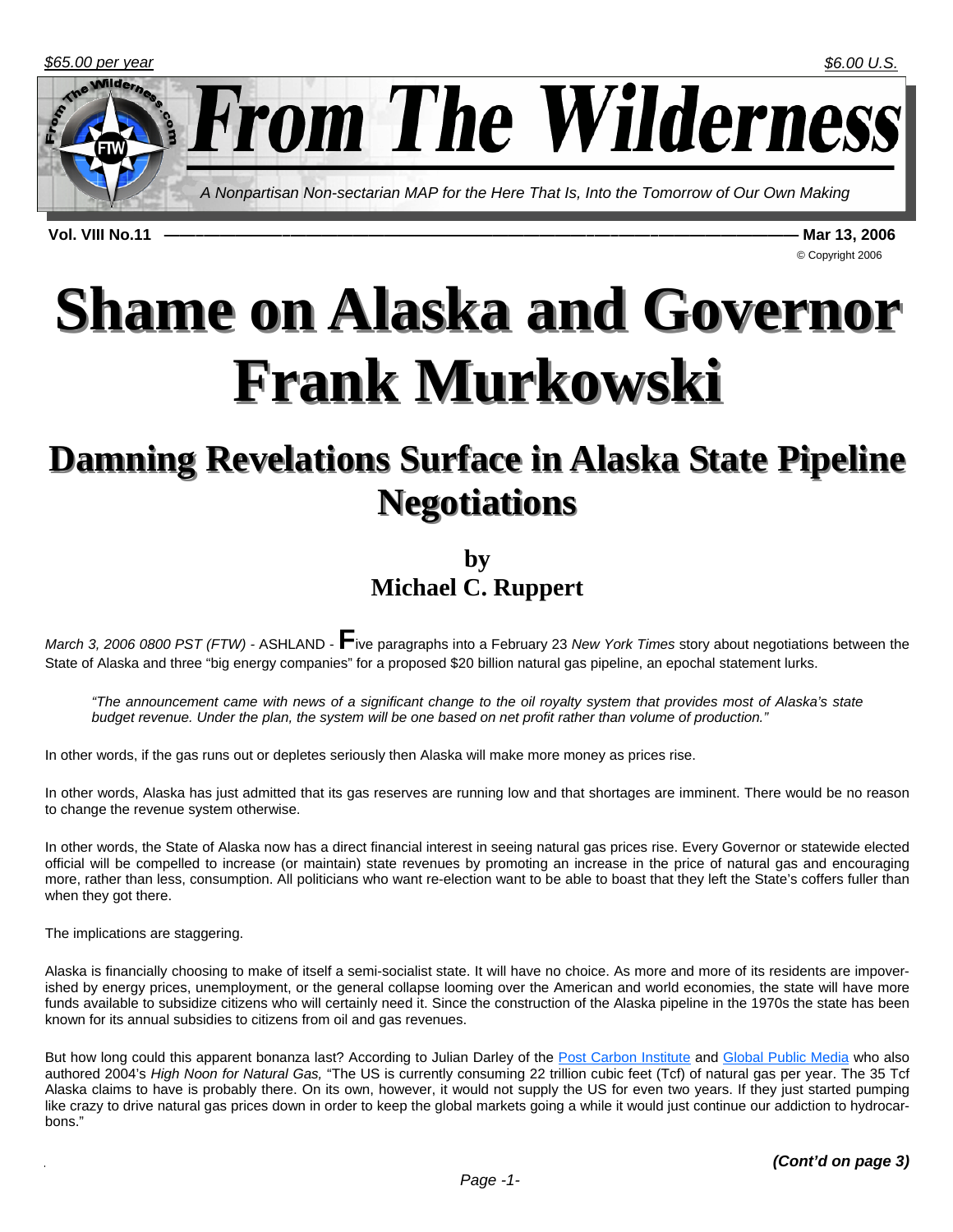#### *From the Wilderness*  **Michael C. Ruppert Publisher/Editor**

| Staff Writer/Copy Editor  Lindsay Gerken, M.A. |  |
|------------------------------------------------|--|
| Military /Veteran's Affairs Editor  Stan Goff  |  |

*From The Wilderness* is published eleven times annually. Subscriptions are \$65 (US) for 11 issues.

> *From The Wilderness*  655 Washington St, Ashland OR, 97520 www.fromthewilderness.com editorial: editor@copvcia.com subscriptions and customer service: service@copvcia.com

> (541) 201-0090 \* (541) 201-0091 fax

#### **TABLE OF CONTENTS**

| Shame on Alaska and Governor Frank Murkowski page 1        |  |
|------------------------------------------------------------|--|
|                                                            |  |
|                                                            |  |
|                                                            |  |
|                                                            |  |
| L.A.'s "Havana Experiment" Farm Threatened by Industry and |  |
|                                                            |  |
|                                                            |  |

#### **REPRINT POLICY**

© Copyright 2006 Michael C. Ruppert and *From The Wilderness Publications*, www.fromthewilderness.com. All rights reserved.

Any story, originally published in From The Wilderness more than thirty days old may be reprinted in its entirety, non-commercially, if, and only if, the author's name remains attached and the following statement appears.

"Reprinted with permission, Michael C. Ruppert and From The Wilderness Publications, www.copvcia.com, P.O Box 6061 – 350, Sherman Oaks, CA 91413, (818) 788-8791. FTW is published monthly; annual subscriptions are \$65 per year."

THIS WAIVER DOES NOT APPLY TO PUBLICATION OF NEW BOOKS.

For reprint permission for "for profit" publication, please contact FTW. For Terms and conditions on subscriptions and the From the Wilderness website, please see our website at: www.fromthewilderness.com or send a self-addressed stamped envelope with the request to the above address.

# **WHAT DO I DO WITH MY WHAT DO I DO WITH MY MONEY?**

### **Mike Ruppert Offers Advice at the Cusp of Collapse Cusp of Collapse**

#### **by Michael C. Ruppert**

*March 1, 2006 0800 PST (FTW)*, Ashland - **A** few days ago a subscriber and friend sent me an email asking how he should structure his portfolio. He had just retired from a long career in government service. After looking at what I wrote to him it dawned on me that all *FTW* subscribers might want an answer to that same question.

Quickly: Both former Assistant HUD Secretary Catherine Austin Fitts and I are on the same page here. Catherine is also a past Managing Director of the Wall Street investment bank Dillon Read. A minimum of 25% of your portfolio should be in precious metals (i.e. silver and gold). Any gold bullion coins are good (i.e. those coins that are certified as 99.99% pure gold). Putting 50- 65% of your portfolio in precious metals is not at all unreasonable if you are well off.

Bullion coins include Maple Leafs, Krugerands, American Eagles, etc. Gold can also be purchased in one, two, five and ten ounce ingots. Smaller 20 Swiss Franc coins are good because they are both bullion and a currently negotiable currency. Mixing the weights and sizes is good. It's hard to make change for one ounce of gold. My mix includes Maple Leafs, Swiss Francs and silver coins plus what is called "junk" silver or randomly mixed ingots/ coins of 1 ounce. (Who cares what they look like?) Be certain that you have the gold in your possession. Some companies charge exorbitant fees to vault for you and as far as I'm concerned I want my gold where I can put my hands on it. You can buy a great safe for around \$500 and that's a good investment anyway. Stay away from numismatic coins (valued because of date, rarity, etc) because their value is only based on what collectors value. In a collapsing society who cares about how old or how pretty a coin is. The value will be only in how much precious metal there is in a universally accepted measure. Silver in bulk is also very promising. Both silver and gold look to have serious uptrends (with the standard corrections) far into the future. I would not be surprised to see gold touch \$625 this year and \$1,000 within four. Don't get spooked by occasional corrections in the spot price. These are to be expected. Buy gold and silver and hold onto it. Those who have over the last four years have done very well since gold has doubled in price during that time.

*FTW* called gold's recent rise right on the money (pardon the pun) and many of our readers have profited from that just as have our readers who cashed out their homes at the top of the nowcollapsing housing bubble. Buying precious metals is far easier than most people think. There's a link on *FTW's* homepage to Goldline in Santa Monica, a big, trustworthy company that does business all over the country. I buy from them. But any local coin store can sell you gold. Just Yahoo for one in your Zip code and see what you come up with.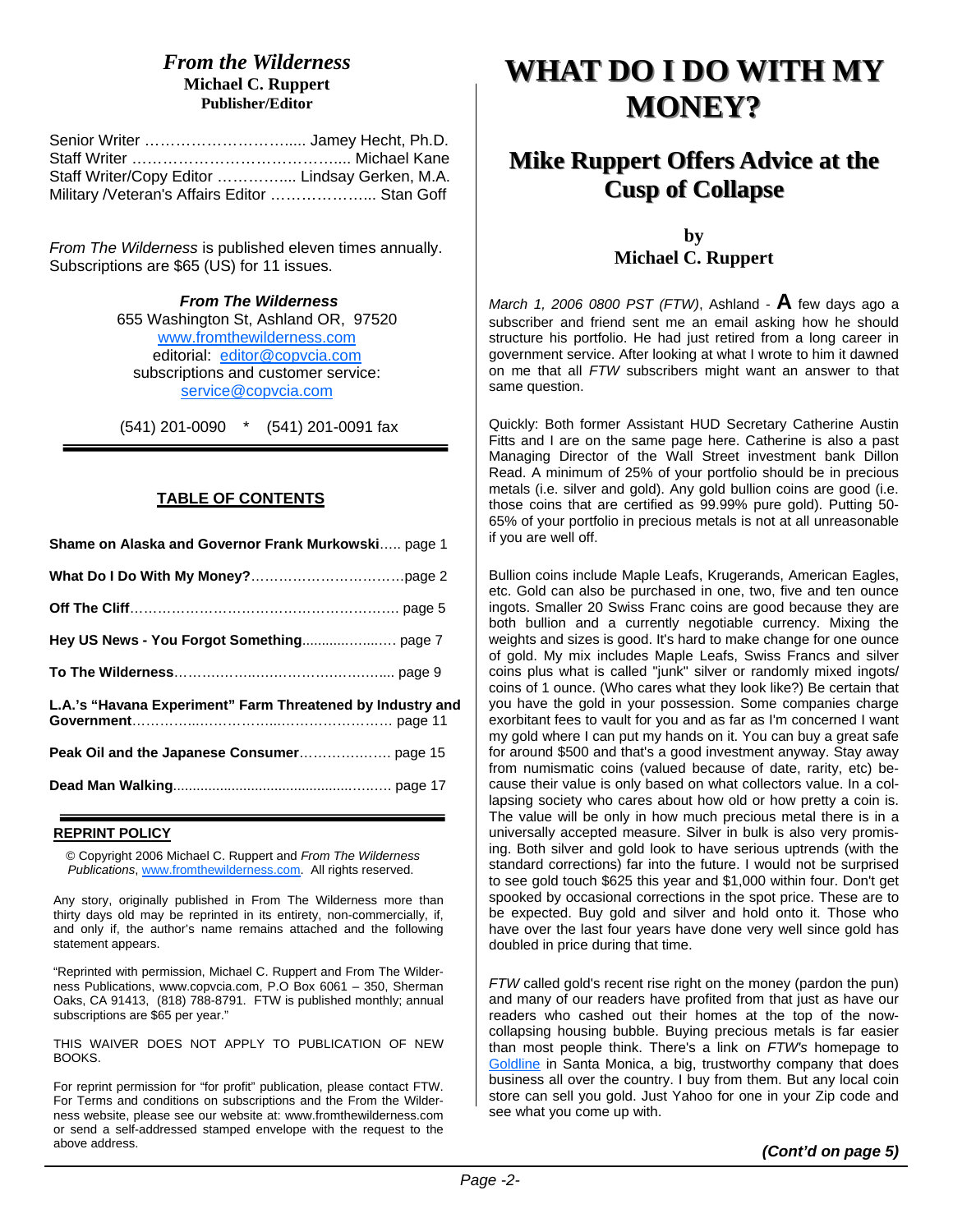#### Then what?

There is abundant recent history to indicate that this is what will happen. In 2001 a huge British Columbia natural gas field, Ladyfern, was drilled, pumped and exhausted to feed American consumers in less than two years. Instead of being properly managed, which might have extended the field's life and increased total ultimate recovery, the field was sucked dry as quickly as possible and geologic structures inside the reservoir were damaged to the point where further recovery became nearly impossible. The field collapsed.

There are two positive things Alaska might do. I am not optimistic.

One is that, having recognized the dangers of this revenue change, Alaska will deliberately choose to ration out gas slowly instead of accelerating an energy collapse. (Every time energy prices drop, people consume more.) The answer to that will be revealed in the final contracts when Alaskans see whether or not the energy companies have any restrictions on how much they can extract, how quickly.

The second is whether Alaska's financial managers will view these new terms as a means of softening a bite that must hit everyone, everywhere rather than as a windfall to permit a few more years of consumption-as-usual in Alaska (no worse than the rest of the US) and the resultant environmental damage it will bring.

Alaskans, with a deep affection for their natural wonder understand these issues, probably better than anyone. Whether Alaskan elected officials do or not is another matter. And if they do, I don't know if they would be able to act independently of their only real constituency, the political/economic system that put them there.

#### **THE POISON PILL OF NET PROFITS**

What is most offensive about Alaska's pricing decision, touted by Republican Governor Frank Murkowski, is the fact that as a result, the global tapeworm economy and the state of Alaska will have validated the now-legendary statement made by Dutch economist Martin Van Mourik who told the 2003 ASPO (Association for the Study of Peak Oil and Gas) conference in Paris, "It may not be profitable to slow decline."

Alaska's future oil and gas revenues (and their source) will have a decided impact on the State's bonds and many other financial derivatives like pension funds, medical plans, etc. Fund managers will have a vested interest in maximizing state revenues to protect liquidity and that will only be accomplished by making natural gas prices rise.

Here will come into play Catherine Austin Fitts' infamous "Pop" or Price/Earnings (P/E) ratio.

Increasing net profits from gas sales will multiply through the P/E ratio in amounts roughly equal to the P/E for each of the securities involved. For example, if a publicly-traded Alaskan bond fund has a P/E of 15:1 then every dollar of net profits flowing through it will generate approximately \$15 in share value. This is a direct incentive for some in Alaska to become fabulously wealthy as they commit both suicide and murder. It is exactly the scenario facing the planet I described in one of my own favorite essays of the last three years, *GlobalCorp*.

Until you change the way money works you change nothing.

To understand the insidious power of "The Pop" I strongly recommend *FTW's* newly digitized version of "Wall Street's War for Drug Money", a lecture I gave for USC's School of International Relations in December, 2000. It remains the best basic primer on what's wrong with the current monetary system I know of and it is mandatory viewing for all new *FTW* writers and staff.

#### **ANOTHER DAMNING REVELATION**

Buried 16 paragraphs into the *New York Times* story is another damning quote.

> *[University of Alaska] Professor [Arlon] Tussing estimates that North American gas reserves are now about 9.5 times annual production."*

In other words, from Mexico to Canada there's only enough natural gas (assuming these estimates are not inflated like almost every other statement of reserves from official sources) left for 9.5 more years. As *FTW* has written so many times, natural gas behaves differently than oil in that, as a gas, it just gets pumped until there's not enough pressure to push the gas out and then it stops. So rather than a decline after peak, natural gas tends to fall off a cliff.

So how much gas is there really in Alaska? Darley explains why this is so hard to know and why Alaska and all of the US is setting itself up for a rude awakening. "No one's drilling [socalled] appraisal wells anymore. So no one really knows how to estimate actual reserves. It's like everyone's afraid of finding out the bad news."

Appraisal wells are wells intended to define the boundaries of a natural gas field. You drill near what you suspect are the edges of a field until you start hitting dry holes. The problem is that these wells cost money and, according to Darley and experts like energy investment banker Matt Simmons of Houston, no one wants to spend the money any more. That's an interesting position since oil company profits are at record levels.

A good part of those record profits are happening because oil and gas companies have slashed their exploration budgets down to almost nothing. Why? They know there's virtually nothing left to find.

Though the pipeline's actual construction is by no means certain due to a multitude of environmental and political opponents (possibly including the government of Canada) what we have learned here is that the awareness of Peak Oil and Gas has done nothing to change public policy to either mitigate the crisis or to plan for any kind of sustainability in the future.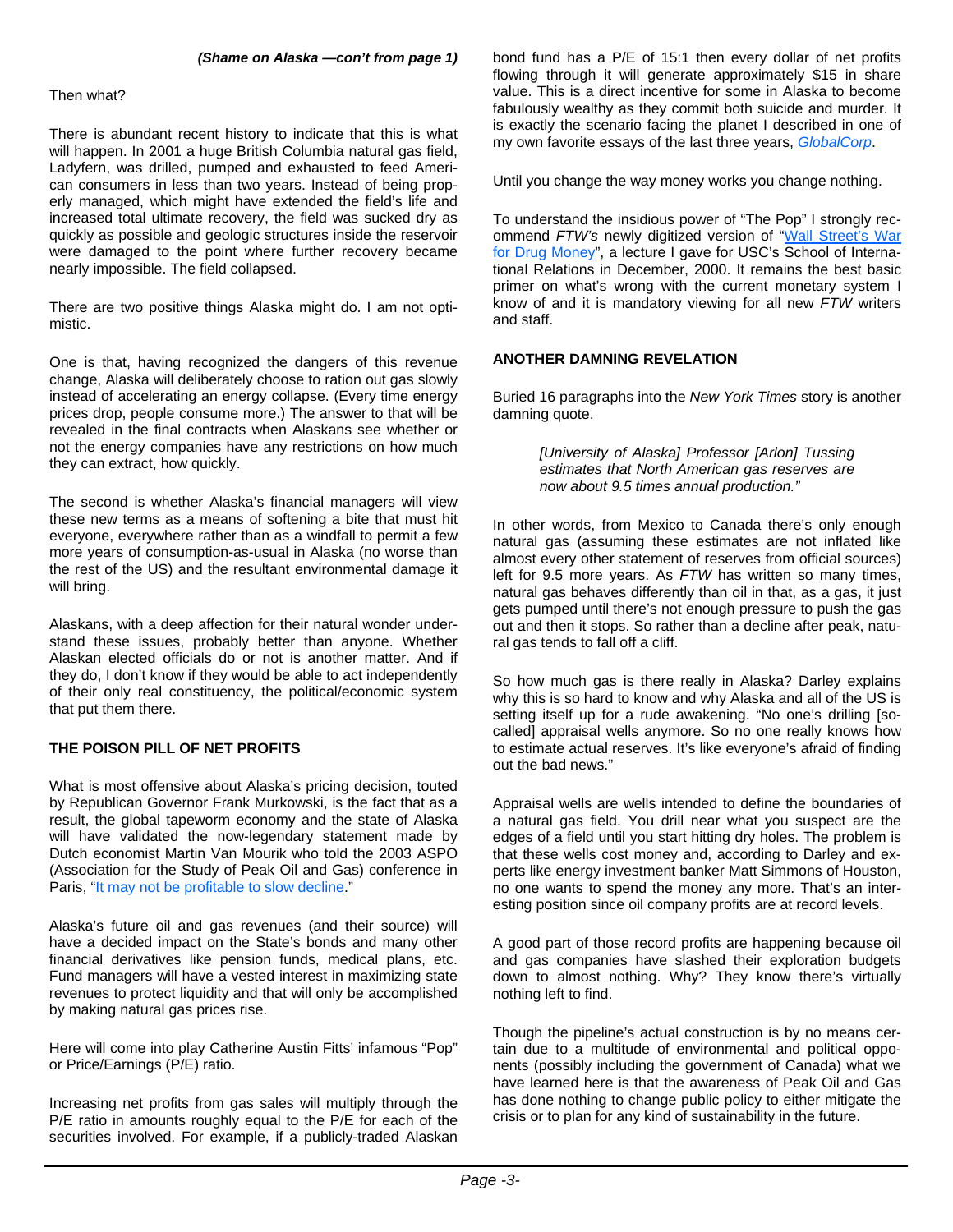No one is asking the one really important question: what is the best-possible use of the little natural gas we have left?

The three companies in negotiations to build (or contract out) the new Alaskan pipeline are British Petroleum, ConocoPhillips and ExxonMobil. According to one financial source Governor Murkowski has rejected a proposal that the pipeline be Alaska owned and operated. That is even more reason to be uncomfortable with Alaska's decision making process.

#### **The** *New York Times* **Story**

### **Tricky Years of Maneuver Ahead for Proposed Gas Pipeline**

http://www.nytimes.com/2006/02/23/business/worldbusiness /23pipeline.html?pagewanted=all By IAN AUSTEN

Published: February 23, 2006

OTTAWA, Feb. 22 — A conditional agreement between Alaska and three big energy companies may be, as Gov. Frank H. Murkowski put it, a milestone toward building a natural gas pipeline.

But significant political, environmental and regulatory hurdles must be overcome before a single section of pipe meets a welding torch.

After prolonged negotiations, Governor Murkowski announced late Monday that Alaska had reached an agreement in principle with BP, ConocoPhillips and Exxon Mobil to build a \$20 billion pipeline from the North Slope to the lower 48 states by way of Canada.

As envisioned, the pipeline would move 4.5 billion to 6 billion cubic feet of gas daily and begin operating sometime from 2012 to 2014. Alaska has an estimated 35 trillion cubic feet of gas reserves.

The announcement came with news of a significant change to the oil royalty system that provides most of Alaska's state budget revenue. Under the plan, the system will be shifted to one based on net profit rather than the volume of production.

"These are two historic events," Governor Murkowski said, "ones that will define the state's economy for decades to come."

Almost no one denies that changes to the royalty system, which now provides about 83 percent of the state's revenue, will have a potentially significant effect. But some gas analysts cautioned that the pipeline's future would be shaped by forces well beyond the governor's control.

"This agreement is only one step on the part of one potential applicant to build a project," said Arlon Tussing, a research economist at the University of Alaska, Anchorage, who specializes in gas projects. "The final decision about this is going to be made by the respective regulatory authorities in the United States and Canada, as well as their governments. And there's going to be tremendous opposition."

The plan will meet its most immediate tests in Alaska's Legislature, where Democrats have criticized the governor's decision to reduce proposed pipeline taxes to 20 percent of profit from an earlier plan of 25 percent. The broader overhaul of the oil tax system is also expected to face criticism.

And there is substantial popular support for another proposal in Alaska that would build a smaller pipeline to Anchorage and the port of Valdez, and then ship the gas south by tanker.

Nonetheless, the political maneuvering at the state level may prove easier to resolve than other issues. The idea of increasing American gas supplies using American sources has obvious political and national security appeal, particularly given that the fuel is increasingly used as a substitute for coal in electricity-generating stations.

André Plourde, an energy economist at the University of Alberta in Edmonton, said that the world's largest known gas reserves were concentrated in countries not known for political stability, notably Iran and Russia.

"Given the Bush administration's focus on what it considers to be energy security," Mr. Plourde said, "Alaska is going to get a favorable hearing."

But if natural gas prices drop from their current levels, as many expect, economic concerns may outweigh the emphasis on security. If the forecasts of Professor Tussing and others bear out, gas piped from Alaska will have a difficult time competing with gas shipped by tanker from low-cost producers overseas.

Professor Tussing estimates that North American gas reserves are now about 9.5 times annual production. Reserves elsewhere, by contrast, are 88 times production.

"That means it is a lot easier to increase production almost anywhere other than North America," he said. "We have pretty much wrung out the continent."

A preview of some regulatory issues facing an Alaska pipeline might be found in more advanced efforts to build a gas pipeline from the Canadian Arctic. That project, with investors that also include Exxon Mobil, has been repeatedly delayed, in part because of issues surrounding land claims by native groups along the route. The Alaskan project will encounter similar issues over permission to dip into the Yukon Territory and parts of Alberta.

Climate change may also complicate environmental reviews. Antoni Lewkowicz, a professor of geography at the University of Ottawa, worked on permafrost issues surrounding an Alaska pipeline plan more than 20 years ago. A pattern of warming weather in the Arctic today, he warned, will make engineering the current proposal difficult and costly.

"One of the things that killed the pipeline back in 1982 was the expense of the permafrost accommodations," Professor Lewkowicz said. "Today, it's going to be very difficult to come up with a design that can deal with current conditions and the climate changes that will occur over the next 30 to 50 years. It's a significant and very costly engineering challenge."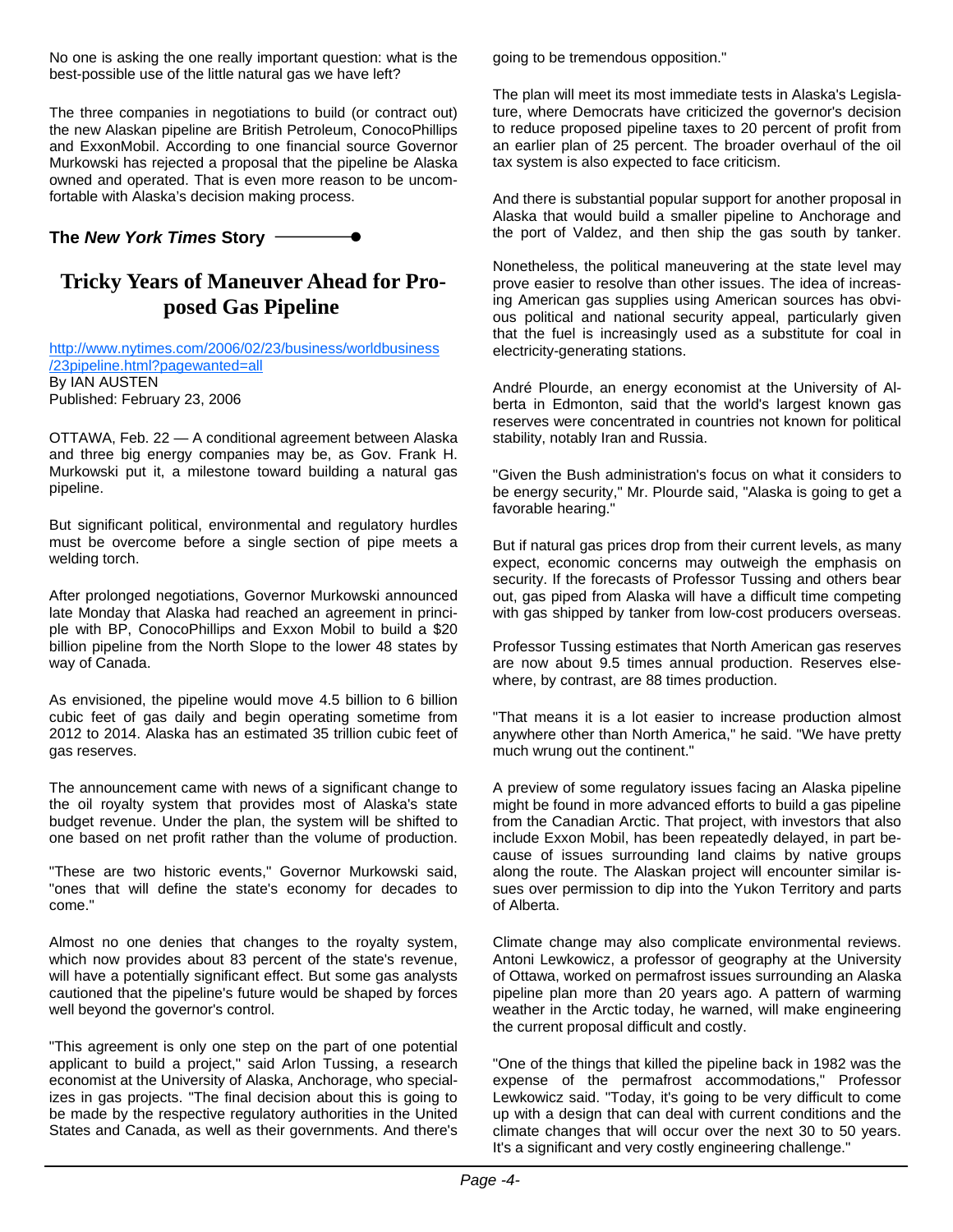Dealer's are fairly common. My site also has links to dozens of other outlets. Find one that you're comfortable with.

Personally, I avoid gold mining stocks although some investors are doing very well with them. I would consider dabbling in gold stocks if I were really well off and had money to play with. However I would not count gold mining stocks (or any kind of paper gold) as part of the essential 25% of portfolio. There is about five times more paper gold out there than there is actual gold out of the ground. Apples and oranges. I would however buy stock in locally owned corporations that benefit my "neighborhood" or region such as local food co-ops or local microgeneration projects. That's what Catherine Austin Fitts is working on and what we advocate at *FTW*. That is the future of post-collapse stock investing where things like P/E ratios and a hundred other corruptions of the present system are bypassed. That is a future where quality of life instead of growth will determine value. Other than that, within the limits of what FDIC or FSLIC will insure, both Fitts and I agree that the smartest thing to do now is to pay down debt as far as possible and stay as liquid as possible.

Other good investments are tools and a reasonable stock of survival gear like sleeping bags, portable stoves, generators, solar panels, non-terminator seeds and gardening equipment.

Otherwise, sit on your money and wait to make moves as circumstances require and opportunity dictates.

# **OFF THE CLIFF OFF THE CLIFF**

**Bombing of the Golden Dome Mosque Bombing of the Golden Dome Mosque Breaks the Shell to Understanding How Close We Are to Species Self-Destruction.** 

**US Covert Operations Suffer Biggest Defeat** in History – The Empire Crumbles

#### **Danish Cartoons, Dubai Ports World, and Samarra Pull Control Rods Out of Reactor Containing Religious Hatred – Critical Mass Approaches Approaches**

#### **by Michael C. Ruppert**

*February 27, 2006 1100 PST (FTW) - ASHLAND:* **I**n case no one has noticed, almost no one in the Muslim world is buying that the bomb destruction of one of Islam's holiest mosques was Sunni-Shia violence. The great civil war that the US has wanted to use to carve up Iraqi oilfields has become a Frankenstein. The world has learned from Vietnam, Yugoslavia and a dozen other Balkanizations. We are seeing spiritual judo at work. Sami Ramadani has it nailed:

 *"Two years ago I argued in these pages that the US aim of installing a client pro-US regime in Baghdad risked plunging the country into civil war - but not a war of Arabs against Kurds or Sunnis against Shias, rather a war between a US-backed minority (of all sects and nationalities) against the majority of the Iraqi people. That is where Iraq is heading."*

You can fool all of the people some of the time, and some of the people all of the time. But…

This is an amazing turning point in the history of US covert operations. What's more, it is one of the most alarming danger signals to emerge since 9/11/01. Yeah, I think the US (and possibly Britain) blew up the Samarra Golden Dome mosque. In my opinion the attempted bombing of Saudi Arabia's Al Abqaiq terminal was also a failed US covert operation. I say failed not because the terminal wasn't destroyed. I say failed because the intended outcome was not achieved. Saudi Arabia is holding it together and there has been no Wahabi uprising to fracture a rapidly uniting Muslim world. In both cases there's no proof like what we offered in Crossing the Rubicon. Doing the investigation for *Rubicon* took almost three years. That's not the point. That's not the great defeat either.

The point is that the underlying assumptions about human/ political behavior that prompted the US to say "If we blow up the Golden Dome then we'll get a favorable result," are now nakedly invalid. This is the worst debacle in covert operations I have witnessed in thirty years. It is the same thing as someone going to a black tie party in a smelly sweat suit with skid marks. Times have changed and, for the covert world, they have changed momentously. At Langley, DoD, the Veep's office or wherever these events are being "managed", TPTB (the powers that be) in the US are saying to themselves "S--t! It doesn't matter whether we did it or not. That we *did it* was the immediate collective response on the part of both Shia and the Sunni. They didn't buy it for a second."

That response is still intensifying and uniting the Muslim world to a greater extent, faster than anything I have ever seen. Only an attack on Iran would accelerate that process, God forbid. If the US blew this one, this badly, how well would they do with an attack on Iran? One must ask if *anyone* is holding the steering wheel while a dead man lies on the gas pedal.

This was not the defeat of a single US covert operation; it was the defeat of the entire US battle plan before the biggest battles have been fought — the ones that might end everything. The tragedy is that we are getting closer to the point where they will have to be fought anyway and that greatly increases the chances of starting a mêlée that will consist of *nothing but* unintended consequences.

How strange now that we see Samarra as part of a pattern that is happening simultaneously with Danish cartoons and the fury over Dubai Ports World. Whatever frail ties of goodwill and shared spiritual truth that existed between three great faiths are being ripped apart as though someone was wielding a machete. Christianity, Judaism and Islam have been, in one way or another, hijacked and they are all heading on a direct collision course; with Christianity and Judaism on one side and Islam on the other. Something is pulling the control rods out of the reactor and getting ready to chuck them. What might that something be?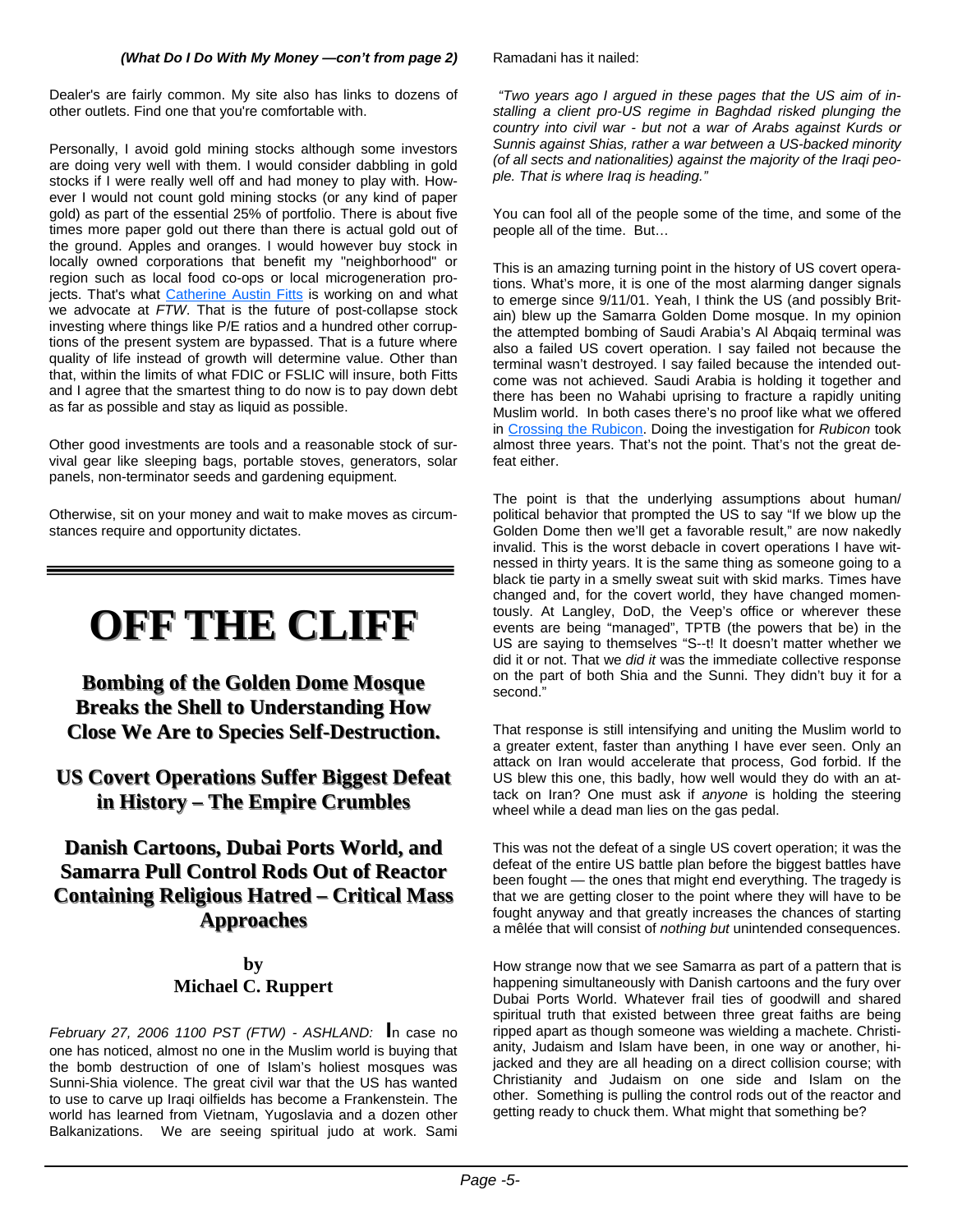It's two things: the way money works and Peak Oil. The Two Horsemen which – on the subconscious (money) and conscious (Peak Oil) levels of thought – have absolutely taken over human decision making in what is starting to look something like the onset of global panic. Did someone just yell Peak Oil in a crowded movie theater?

This is a well orchestrated (perhaps subconsciously and systemically-orchestrated) campaign being directed at uneducated or brainwashed masses with one intent, and one intent only: to bring about a global conflagration that will run eastward from Nigeria, all the way to the Philippines. In that band is where more than 80% of the world's known conventional oil reserves are located. 60% are centered around the Persian Gulf alone.

Lay out a map of the world's known reserves, especially those which fall in the category of "yet-to-be-developed" superimposed over a map of Islamic nations and you may have a hard time breathing for a second.

Off the cliff, into the darkness we plunge headlong like blindfolded fools, drunk and desperate.

As the great Lauren Bacal once said, "You'd better fasten your seatbelts boys. It's going to be a bumpy ride."

*[NOTE:* FTW *is making good progress settling into our beautiful new offices in Ashland, Oregon. We are already able to do a few things we've never done before. It has been a horrendous amount of work and sacrifice for all involved. I want to express my special thanks to our IT Manager, Ryan Spiegl and our Operations Manager Zac Evans for their intense loyalty, hard work, and just being who they are. Band of Brothers. They came from L.A. with me and they're in the trenches every day making* FTW*'s future a reality. I'll be writing about some of that soon. In fact, I'll be writing about a lot of things soon and so will some really great people.*

*I want to extend my most sincere thanks to the hundreds of people who helped to get us here. We hit the ground running and we owed you that. – MCR]* 

#### **Exit without a strategy**

**The popular response to Iraq's latest atrocities has been to blame the occupation, not rival sects** 

**Sami Ramadani Friday February 24, 2006 The Guardian** http://www.guardian.co.uk/comment/story/0,,1716598,00.html

In accordance with Title 17 U.S.C. Section 107, this material is distributed without profit to those who have expressed a prior interest in receiving the included information for research and educational purposes.

The shattered golden dome of Samarra is yet another milestone in George Bush's "long war" - in which a civil war in Iraq shows every sign of being a devastating feature. But what sort of civil war? I am convinced it is not the type of war that politicians in Washington and London, and much of the western media, have been anticipating.

The past few days' events have strengthened this conviction. It has not been Sunni religious symbols that hundreds of thousands of angry marchers protesting at the bombing of the shrine have targeted, but US flags. The slogan that united them on Wednesday was: "Kalla, kalla Amrica, kalla kalla lill-irhab" - no to America, no to terrorism. The Shia clerics most listened to by young militants swiftly blamed the occupation for the bombing. They included Moqtada al-Sadr; Nasrallah, leader of Hizbullah in Lebanon; Ayatollah Khalisi, leader of the Iraqi National Foundation Congress; and Grand Ayatollah Khamenei, Iran's spiritual leader. Along with Grand Ayatollah Sistani, they also declared it a grave "sin" to attack Sunnis - as did all the Sunni clerics about attacks on Shias. **Sadr was reported by the BBC as calling for revenge on Sunnis - in fact, he said "no Sunni would do this" and called for revenge on the occupation.**

None of the mostly spontaneous protest marches were directed at Sunni mosques. Near the bombed shrine itself, local Sunnis joined the city's minority Shias to denounce the occupation and accuse it of sharing responsibility for the outrage. In Kut, a march led by Sadr's Mahdi army burned US and Israeli flags. In Baghdad's Sadr City, the anti-occupation march was massive.

There was a string of armed attacks on Sunni mosques in the wake of the bombing but none of them was carried out by the protesters. Reports suggest that they were the work of masked gunmen. Since then there has been an escalation of wellorganised murders, some sectarian, some targeting mixed groups, such as yesterday's killing of 47 workers near Baquba.

But as live coverage of Wednesday's demonstrations on Iraqi and Arab satellite TV stations clearly showed, the popular mood has been anti-occupation rather than sectarian. Iraq is awash with rumours about the collusion of the occupation forces and their Iraqi clients with sectarian attacks and death squads: the US is widely seen as fostering sectarian division to prevent the emergence of a united national resistance. Evidence of their involvement in Wednesday's anti-Sunni reprisals was picked up in the Times, which reported that after an armed attack on the al-Quds Sunni mosque in Baghdad the gunmen climbed back into six cars and were ushered from the scene by cheering soldiers of the UScontrolled Iraqi National Guard.

Two years ago I argued in these pages that the US aim of installing a client pro-US regime in Baghdad risked plunging the country into civil war - but not a war of Arabs against Kurds or Sunnis against Shias, rather a war between a US-backed minority (of all sects and nationalities) against the majority of the Iraqi people. That is where Iraq is heading.

**Crucial political turning points are going unnoticed**, though not by the US ambassador in Baghdad, Zalmay Khalilzad, who organised the pro-US opposition before the invasion and devised the sectarian formulas put into practice thereafter.

In the run-up to the December elections, Sadr's forces won decisive battles in Baghdad and the south against Sciri, the Shia faction more inclined to work with the US. The defeat of the Sciri forces gave Sadr's Mahdi army a powerful voice in the coalition that won the election, and helped nominate Ibrahim Jaafari as prime minister against the US-backed Sciri man, Adil Abdulmahdi. Khalilzad is adamant that Sadr's supporters should not be able to exercise such influence. This is the cause of the political crisis engulfing the Green Zone regime.

For nearly two years, we have been inundated with US and British "exit strategies". So, why do you need a strategy to pack up,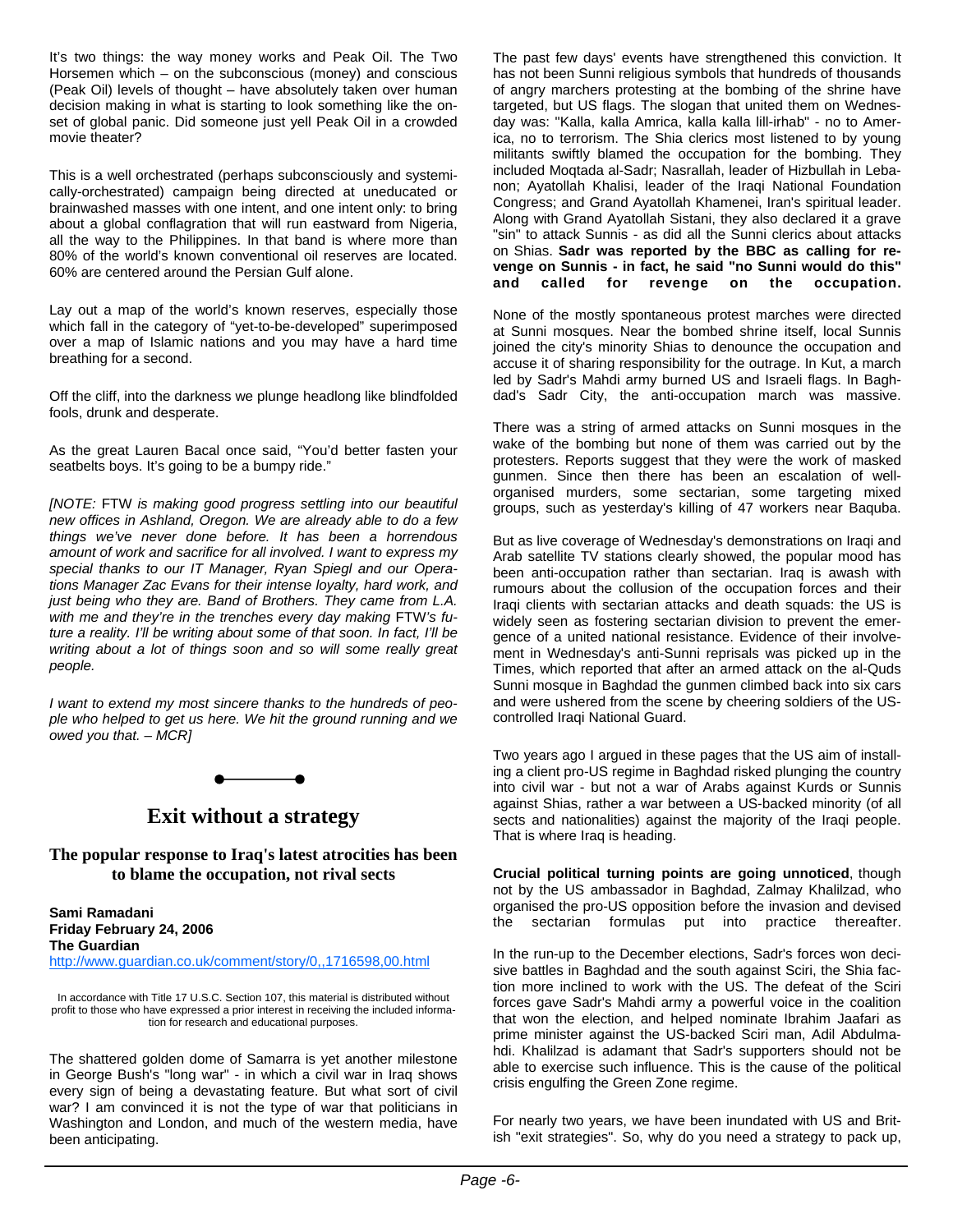end the occupation and let the Iraqi people decide their own future? The "threat of civil war" of course. But that is to ignore the war unfolding in Iraq thanks to the continued occupation.

None of these exit strategies will work for the simple reason that they are based on an unrealisable ambition: to have the Iraqi cake and eat it. All the Bush and Blair strategies are based on maintaining a pro-US regime in Baghdad. Freed from this hated occupation, proud and independent Iraqis will never elect a collection of US- and British-backed proteges.

*Sami Ramadani was a political exile from Saddam's regime and is a senior lecturer at London Metropolitan University.* sami.ramadani@londonmet.ac.uk

*[This is a tidy little piece on the way EROI - Energy Return On Energy Invested - gets ignored in the mainstream media. That's partly because too much bad news is bad for the DOW, but it's mainly because we all want the good news first. So: the good news is that replacing the world's car fleet with hybrids would make for a much more efficient fleet. The bad news is that the replacement process would consume one hell of a lot of the fuel we'd be saving. - JAH]*

# **Hey US News - You Forgot Something Forgot Something**

#### **by Michael C. Ruppert**

*February 24, 2006 0800 PST (FTW) - ASHLAND:* **I**s this good news or bad news, that US News has started addressing issues like fuel economy and vehicle weight? In my opinion it's bad news. Why? Because, to paraphrase some spiritual wisdom I heard a long time ago, "Half measures do not avail us 50% benefit." National and global thinking about Peak Oil and energy issues is woefully muddled and unclear. It lacks a fundamental awareness of the Second Law of Thermodynamics which states that energy only converts in only one direction (from useable to unusable) and the concept of Net Energy, or Energy Return on Energy Invested. The unstated assumptions made by Mr. Kingsbury are many and flawed.

Why does he not figure into his presentation the fact that every new vehicle manufactured requires the equivalent of 12-15% of all the energy it will ever consume just to make it in the first place? Rough calculations show that for a new hybrid with an expected 20-year lifespan (averaging 30 mpg) that figure is between 960 - 1200 gallons of gasoline (equivalent) just for the vehicle's manufacture. Ore must be mined and transported. It must be smelted and formed by heat. It must be transported to factories. Plastics (now heavily used in auto body construction), paint and vinyl all are made from oil. Frames must be moved down assembly lines by electricity and assembled. Rubber must be shipped from overseas to make tires. To the raw rubber, oil and other petroleum derivatives are added. There are 7 gallons of oil in every new tire (National Geographic, June 2004). So, to replace the 230 million vehicles on America's roadways today would consume the equivalent of 230 billion gallons of gasoline.

There is not a 1:1 conversion rate between oil (42 gallons per barrel) and gasoline. But in terms of energy equivalents we're talking about 5.5 billion barrels of oil equivalent to make 230 million new vehicles which are all still fossil fuel dependent anyway. 5.5 billion barrels is roughly what the entire planet consumes every 60 days. For the last three years, not a single new field of 500 million barrels (9% of the required energy input) has been discovered anywhere.

There are around 800 million internal combustion-powered (land) vehicles on the planet. Using the conservative figure (it takes a lot more to manufacture a White Freight Liner or a Lincoln Navigator) of 1,000 gallons of gasoline (23.9 barrels of oil equivalent) to make a new hybrid, produces some scary numbers indeed. To replace all straight internal-combustion vehicles with hybrids would require a minimum equivalent of 800 billion gallons of gasoline equivalent. To put that in terms of barrels of oil that's more than 19 billion barrels. Sure, some of that manufacturing energy comes from coal or natural gas but those are already in increasingly short supply. Given production/demand constraints and the mounting evidence that we have passed Peak, those 19 billion barrels would have to be taken away from other uses. Do I hear any volunteers?

By the way, 19 billion barrels is about 1.9% of all the known oil remaining on the planet, not all of which will ever be pumped. Why? Because when it takes more energy to extract a barrel of oil than one gets from burning it there's no point, is there?

So how much help did *US News* really give us here?

### **US News and World Report**

#### **Advice for Oil Addicts**

**By Alex Kingsbury 2/13/06 http://www.usnews.com/usnews/news/ articles/060213/13qa.htm**

In accordance with Title 17 U.S.C. Section 107, this material is distributed without profit to those who have expressed a prior interest in receiving the included information for research and educational purposes.

President Bush called on the country to break its addiction to Middle East oil in his State of the Union address last week. Easier said than done, says former Chevron geophysicist **Peter Tertzakian**, who talked to *U.S. News* about his new book, *A Thousand Barrels a Second: The Coming Oil Break Point* and the *Challenges Facing an Energy Dependent World*, and why kicking the oil habit will be a tough slog. Excerpts follow.

#### **Is Bush on the right track?**

There was recognition that there is a problem, and that is a first step. Having said that, the solutions that [he] presented were oversimplified. The dependency runs deep, and it takes more than just saying, "We're going to grow more corn" to solve the problem. But we are addicted to oil, and it's nice to finally acknowledge that.

#### **What about plans to develop alternative sources of energy?**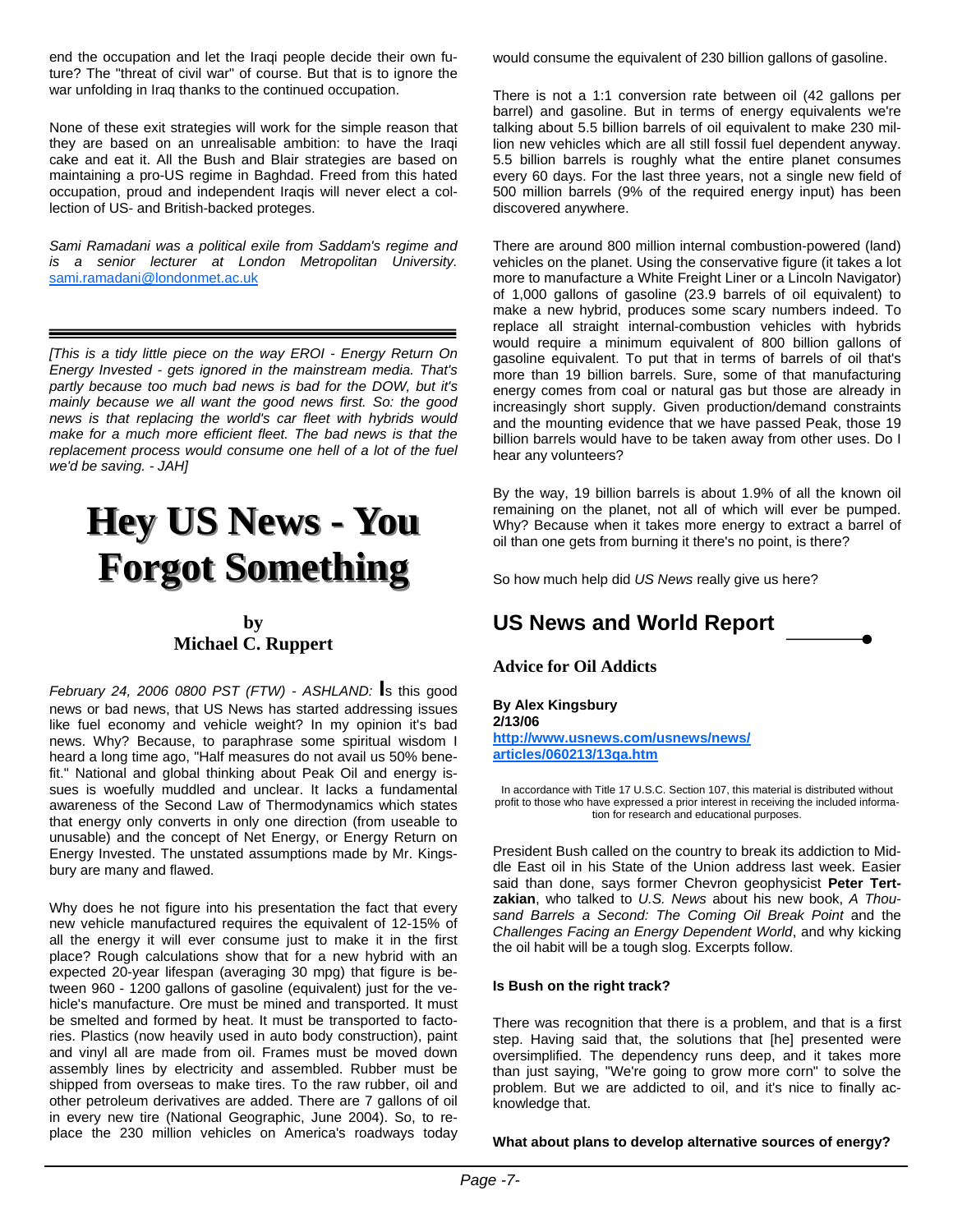In the United States, less than 3 percent of electrical power is generated from oil. When we talk about clean coal, windmills, and nuclear power, we address only the electricity issue, not the oil issue. Those alternatives are not large-scale substitutes, and they cannot push oil out of its largest market, which is transportation.

#### **Oil consumption has always been on the radar. Why are we trying to change things now?**

The core issue is the way we live. The most problematic trend for oil consumption to emerge in the past 20 years has been the continued migration to the American suburbs. Twenty years ago, the average American vehicle traveled 10,000 miles per year. Today, it travels 12,000 miles. That's a 20 percent increase, right there. On top of all this, we have larger and heavier vehicles. We came to accept the fact that we would have cheap energy whenever we pulled up to the pump. Finding solutions to these demographic changes and trying to mitigate gasoline consumption is very difficult.

#### **How have other countries dealt with similar pressures?**

After the last oil price shocks of the 1970s, the Europeans and the Japanese taxed oil very heavily. The Japanese made it government policy not to consume more oil than they currently were. Indeed, they consume the same amount of oil today. It can be done with smart policy. The Europeans and the Japanese built public transportation, while the U.S. built suburbs.

#### **What about making a full conversion away from a particular type of fuel?**

Winston Churchill's decision to move away from coal and fuel the ships with oil, at the turn of the century, was a huge decision. At the time the British had all the coal they needed--energy independence. But they needed the oil-powered ships to compete with the Germans. In order to convert the Navy to oil, however, they had to begin buying it from Iran. In the 1850s and '60s, when whale oil was being used, there was a moment when all the whales had been hunted. Several ships were frozen in the Arctic, which decimated the whaling fleet. At the same time, during the Civil War, the Confederacy blew up some whaling ships docked in Connecticut. Around the same time, "rock oil" was discovered in Pennsylvania.

#### **Did consumption patterns change after Katrina?**

Even though the sale of SUVs declined during the hurricane, figures still show that more than half of all cars purchased every month are heavy vehicles, as defined by the Department of Transportation. We learned that \$3.25 per gallon was not enough to change people's behavior. It will probably have to go up to \$4 per gallon before people start changing their consumption patterns.

#### **Are hybrids the solution to cutting oil consumption in cars?**

Buying lighter vehicles is one of the easiest and most logical short-term solutions to this problem. Hybrid technology is a longterm solution. There were over 200,000 hybrids sold last year, but that's a drop in the barrel. Remember that there are 230 million registered vehicles in the U.S. Each year, 17 million are replaced, so replacing the entire fleet still takes about 15 years. What's more, we are moving in the wrong direction--56 percent of the new cars last year were heavier than what they were replacing,

so the fleet is getting heavier. We have to change behavior. Oil is a wonderful fuel that needs to be respected, not wasted by hauling around excess weight.

#### **How does one do that?**

What message does it send when celebrities drive the ostentatious, gigantic cars? People look and say, 'Hey, I want to be like that.' If we could get celebrities to say it's cool to drive smaller cars, it would go a long way. One of the strongest forces in consuming societies is the power of social mores. The perfect example of that type of thinking is smoking. Oil is a wonderful fuel that needs to be respected, not wasted by hauling around excess weight.

#### **Spoken like a true addict. What kind of car do you drive?**

I drive a Smart car. They haven't really made it to the United States yet, but they get about 70 miles per gallon. They are very

### **"Denial Stops Here: From 9-11 to Peak Oil and Beyond"**

*Michael C. Ruppert's first original DVD since the landmark Truth and Lies of 9-11!*

**Listen and watch Mike Ruppert discuss:**

- **The 9-11 cover-up**
- **Peak Oil**
- **The War in Iraq**
- **Economic turmoil and accountability**
- **World events relating to oil**
- **Sustainability and the importance of community reliance**

This DVD captures the essence of Michael C Ruppert's most recent lectures from various parts

of the country, including stops in California, Washington, Montana and Oregon.

Two hours of solid information that is necessary to understand what's going on in the world today and what we all need to do for tomorrow.

Original music composed by David Baerwald. Directed by Ken Levine.

**Price: \$24.95 + s&h**

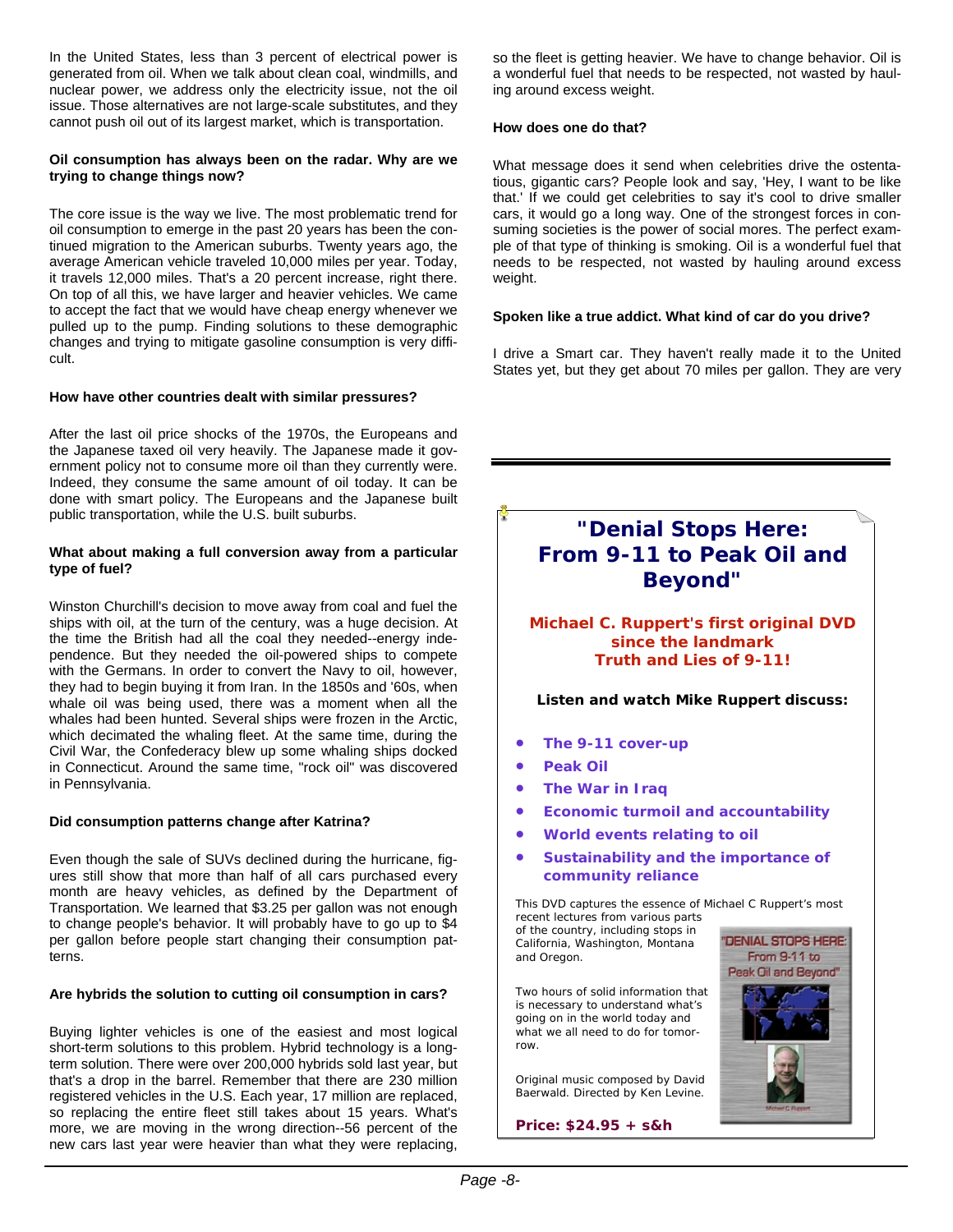# **To The Wilderness To The Wilderness**

### **NYC Peak Oil Meet-Up Group Ventures Beyond City Life Beyond City Life**

#### **by**

#### **Michael Kane**

*"Humans are different from other species in that they can think and adapt spontaneously when necessary. So survival becomes a 'process'. Most of us, however, take this process for granted in our daily lives. We become so familiar with our surroundings and*  habits that the skills we use are second nature to us. We don't *even think about what we are doing. But in the wilderness, few are actually prepared to survive, even for just one night. No one believes survival will ever become an issue for them; that always happens to someone else."*

#### --*Wilderness Survival Skills Overview* by Barb Stone

*February 16, 2006 1400 PST (FTW)*: **I**n October of 2005 NYC Peak Oil Meet-Up took a wilderness survival course at Stone Ridge in Clarksville, NY, instructed by Barb Stone. The skills taught included starting a fire without matches, shelter building in the woods, and avoiding hypothermia. Much of what we learned, and then some, is echoed by Dale Allen Pfeiffer in "A Matter of Survival."<sup>1</sup> Many of us had hiking or camping experience, but now we would practice stepping into the wilderness with minimal amenities.

It was a three-hour drive upstate from Manhattan so the group set up a car share system. I left Long Island at 5:30 a.m. and headed into Brooklyn to pick up Jenna and Ernesto. The ride was filled with conversations about how each of us had discovered Peak Oil, our spiritual or philosophical outlook upon what is destined to come, and how difficult it has been to bring up the issue with those whom we love. The resistance we've encountered from loved ones, whether we realize it or not, has forced each of us to search for an extended family of aware individuals.

We made it to Stone Ridge by 10 a.m. and walked into the garage of a home that resembled a traditional red barn. We were the last to arrive. Our group totaled four men and four women, and in front of the room was Barb Stone wearing a T-shirt that said, "Becoming an Outdoors Woman." She specializes in teaching outdoors skills to women and groups.

#### **FIRE**

After some basic safety information, fire was first on Stone's agenda.

Heat, oxygen and fuel are the three elements required to start a fire. We were provided with a flint and steel to produce the spark (heat) that would start our fire. Stone briefly went over how a bow and drill can be used to make a fire, but said she doesn't teach "primitive" forms of survival. The flint and steel turned out to be difficult enough for our group of city-slickers and suburbanites.

Stone showed us both man-made and natural materials that

could be used as tinder. Canadian thistle and milkweed are two natural sources, but they burn awfully fast. Cattail, which can be found growing along any wetland, is a natural tinder that does not burn as fast. The key with tinder is to break it up into fine fluff leaving no clumps. The fine paper-like curls on birch trees are loaded with resins that burn easily. Pine needles can be used as well. Man-made tinder includes cotton balls, clothes dryer lint, sawdust and Sterno. Stone continually stressed the importance of preparation: she never goes into the wilderness without brining her own tinder protected in plastic bags.

Once we had accumulated and broken up our tinder, we went into the woods. With the instep of our boots we cleared the ground down to bare dirt, assuring that our fires would remain contained. Then we collected firewood. Stone said it is critical to collect very fine pieces of wood - as thin as paperclips if possible - because the tinder catches the spark, creating a flame, which spreads to the small pieces first. We were not to collect wood thicker than our pinkie fingers. Our task was to light a fire that would last for ten minutes and leave a bed of coals.

#### We all failed.

The best among us was able to keep his fire going for five minutes without producing a bed of coals. Many of us made the mistake of packing our tinder tightly into one big clump after we had spent ample time breaking it up into fine fluff. This prevented it from igniting well enough to spread. My fire lasted a mere ninety seconds because the wood I collected was too big and I had stacked it too tightly, preventing oxygen from fanning the flames.

"So, do you see the discipline that it takes to find the right wood as opposed to just using whatever you've got?" asked Stone. She allowed us to make our mistakes without intervening, believing it to be the only way we could truly learn. It also provided her the platform to point out what we were doing right and wrong.

"Now imagine you were in a survival situation. Just think of the anxiety you would feel," warned Stone. The experience was quite humbling for us all.

#### **SHELTER**



Photo by Barb Stone

Before going into the woods again, Stone led us in a discussion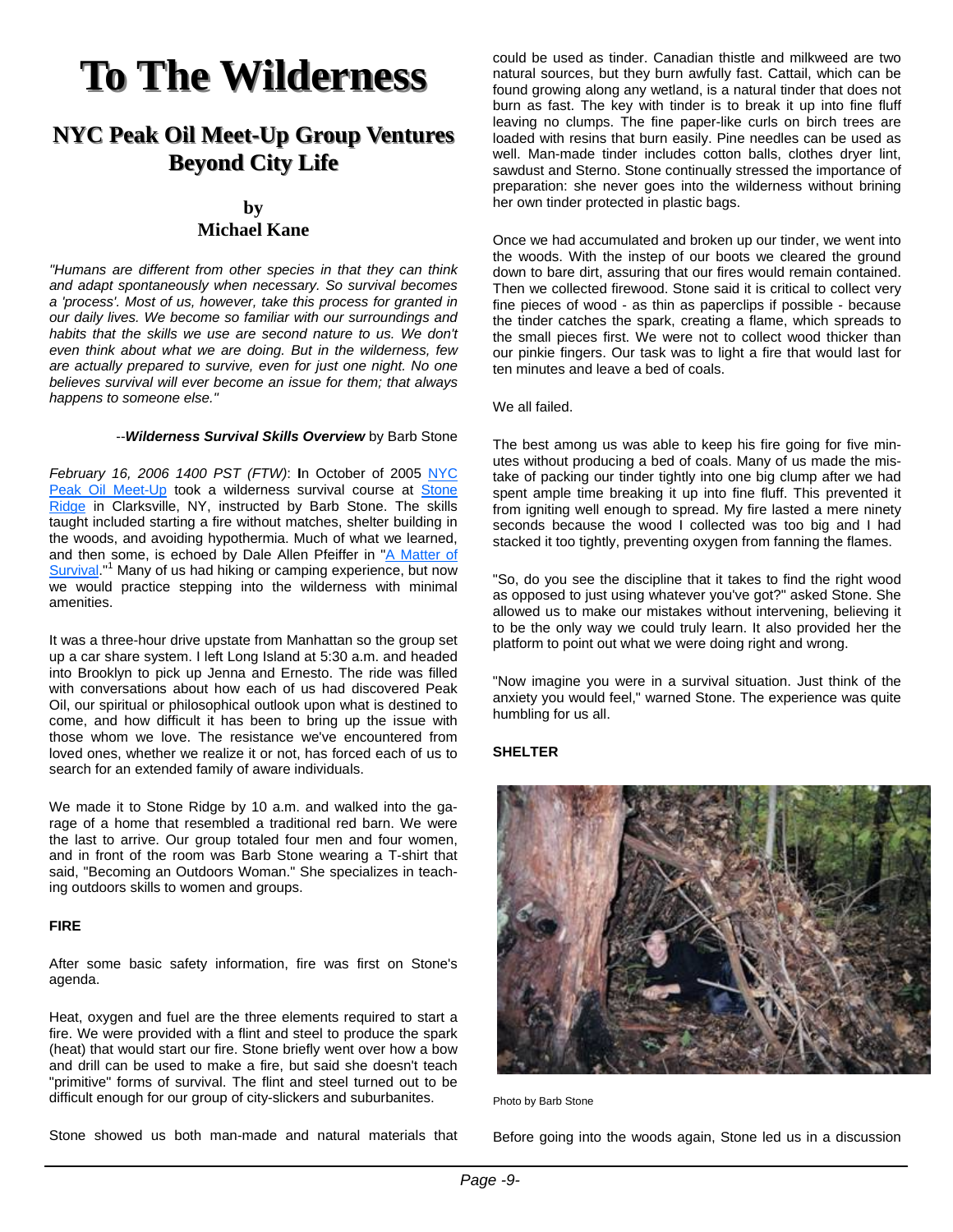about shelter building and materials. The typical shelters one could build were A-Frame, Lean-To or Tarp shelters. Certain overhangs can provide protection from the elements, as can a hollowed out log. As a last resort, one can pile up a mass of leaves and simply burrow into it. $<sup>2</sup>$  That should be enough to sur-</sup> vive the night.

In groups of two we worked on a one-person shelter. Each pair was limited to a small section of the woods in which to find supplies and set up. Most of us went with an A-Frame design or some modified version of it. The spine of our shelter - that is, the main support branch - would have to be strong enough to support our own weight if we leaned on it with one arm; the ground in front of our entrance needed to be suitable for a fire; and we had to complete it within one hour.

Rob, my partner, found two small living trees growing close together that enabled us to build a relatively tall shelter. Tall is not ideal, but it was the best base we could find to build upon in our area. We collected wood and used the biggest pieces we found to provide multiple supports as opposed one main spine. We then used smaller branches and twigs to create a tight web across the supports. Finally, we stuffed the open areas with leaves and small twigs like a squirrel building its nest. The fact that the leaves were wet helped keep them bunched tightly together.

All of our shelters were quite well done. It was a relief to have seemingly succeeded after our fire failures. But there were a number of problems that we were unaware of which Stone pointed out during the critique. The biggest problem was that they all failed "the rain test"; a watering bucket was poured over each shelter revealing just how inadequate they were.

"You need at least three feet of leaves to stop the rain," said Stone.

"But you only gave us an hour?" I asked in surprise.

"I wanted you to see what can be achieved in that time," responded Stone.

In the Northeast, it is best to build your shelter with its opening facing north, east, or northeast since our weather blows in from the southwest. If the entrance faces south or west, wind may blow the fire into your shelter. It is also wise to set up your shelter on high ground if possible, to avoid the consequences of flash flooding from quick and heavy rain. If you must set up shelter at the bottom of an incline, you may have to build a blockade to prevent such an occurrence. Leaves are fine for this purpose as long as you use enough of them.

It is also important to avoid setting up shelter under a dead tree that has not yet fallen. Stone called such a tree a "widow maker." A strong wind could bring down branches or limbs that may damage your shelter, or worse.

#### **CLOTHING**

The section on hypothermia and clothing was taught in a classroom setting.

A video was shown on how easily hypothermia can set in. On a 50 degree day, if you fall in 30 degree water, hypothermia can set in quickly and kill you. Most people realize that your core needs to be kept warm - that is the area from your neck to lower abdomen - but they do not realize that it is equally important to keep your kidneys (lower back) tightly covered as well, to keep your core temperature from dropping.

When choosing materials to wear in the wilderness, Stone said the bottom line is no cotton ever, unless it's blended with other materials. "Cotton kills," said Stone. Her disdain for cotton was unabashed. Cotton can hold up to 50% of its weight in water, which is great for towels, but exposes one further to risk of hypothermia when worn in the wilderness.

Wool is excellent but itchy, so it is best when blended with other fabrics. Wool moves sweat away from the body without letting water in. What Stone stressed the most, which was quite ironic for our Peak Oil group, was that synthetic (oil-based) fibers are the best fabrics for the outdoors. These include polyesters of all sorts, nylon and gore-tex.

But the problem with gore-tex is that it only works for cold, dry weather. Those are the conditions where gore-tex will allow sweat to pass from the inside out. If it is humid, gore-tex will hold in sweat until you become wetter than it is outside. And if you are wearing a gore-tex jacket while sitting near a fire burning pine wood it will be ruined. The pores clog and the technology no longer works, not even in cold and dry weather.

All of the best fabrics for survival are made from oil except wool.

After Stone passed around her favorite oil-based fabrics while reciting military information on each one, I thought it was time to inform her why all of us had taken this course in the first place.

At the beginning of the class Stone asked each of us why we came and what we hoped to get out of the experience, but none of us mentioned Peak Oil. Now I described to Stone that most of the group was with NYC Peak Oil Meet-Up, that the world was about to start running out of oil, and that we all envisioned a time coming (soon) where there would be fewer amenities and the skills she was teaching might play a critical role. Stone was shaking her head up and down rigorously in agreement, but she had never heard the term "Peak Oil" before.

"Oh!" she exclaimed in amazement, "When you said you were with 'something-oil' I'm thinking what interest group is this?"

"Just think, no polyester, no nylon; it'll have to be ALL WOOL Barb!" I said half in jest. Wool and wool-blends will likely be the best (and only?) materials to wear for the outdoors, along with leathers and other animal skins, as oil-derived fabrics skyrocket in price.

#### **FORAGING**

I asked Stone about foraging for food. The course we were taking was designed as an introduction to individual survival in the wilderness for one night. Stone said there is no time to forage for food when you are busy making a fire and building a shelter to survive till morning.

She has sat in the back of edible plant classes many times. "All of the edible plants taste the same to me," she explained. "They taste like dirt."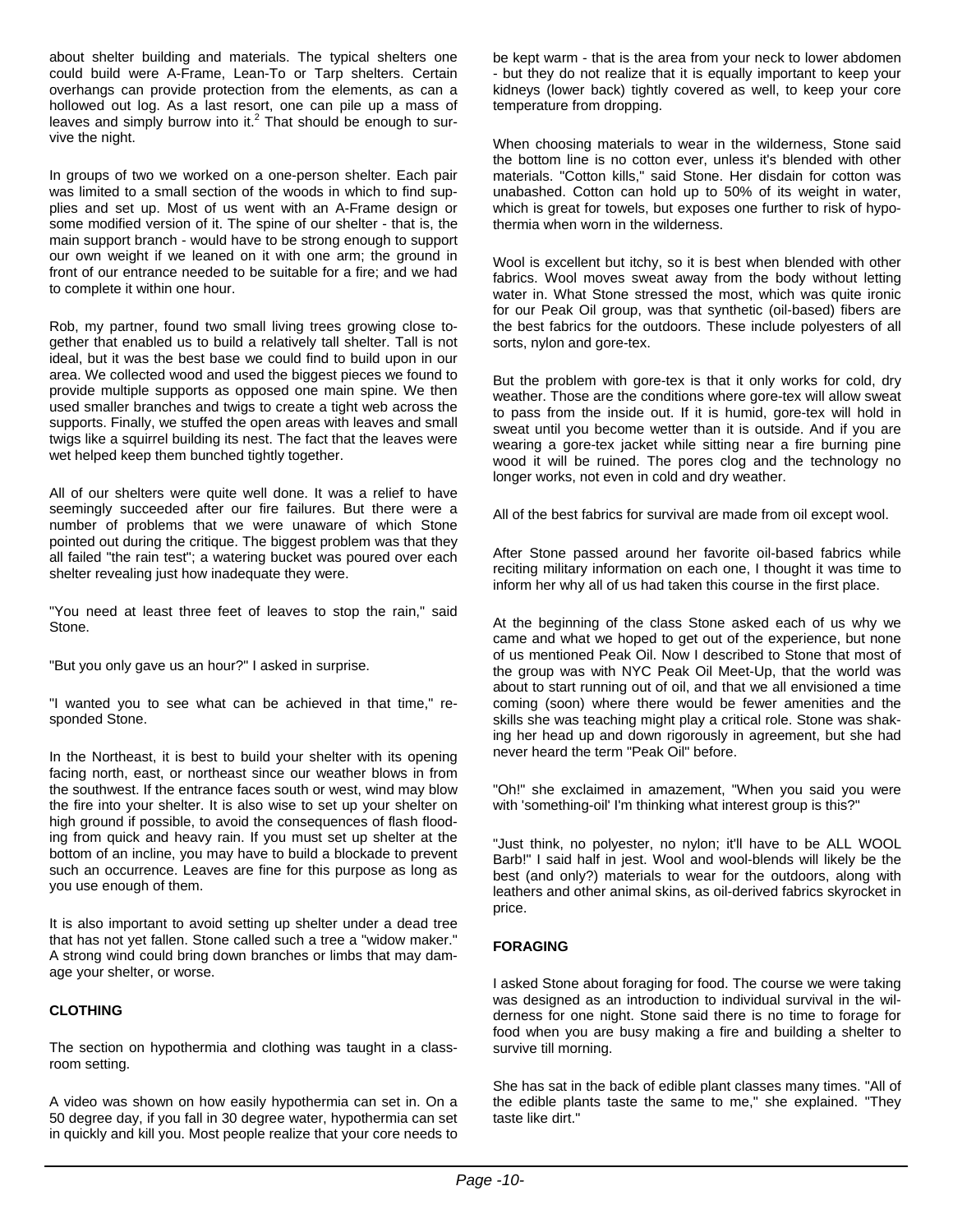The overnight stay in the wilderness - which is the final aspect of the certification taught by Stone - is designed so that you will never go into the woods again without being fully prepared. Stone respects the wilderness by recognizing it can be deadly. That is why she makes sure she is prepared prior to entering it. When a student is getting his or her overnight certification from Stone, she says, if you smell beef or Chinese food in the air, it's coming from her camp.

#### **SOLIDARITY**

The trip was invaluable.

Many of us showed up with a sense of desperation but we left with a sense of empowerment. There were so many golden nuggets of information that we received, but what was most important was the interaction with other aware individuals. For example, Elise told me she was spending all of her disposable income on Peak Oil preparation: self defense classes and a sustainable agricultural conference in Vermont were her most recent expenditures. NYC Peak Oil Meet-Up members are finding similar events every month and those who are taking responsibility for their own lives are recognizing promising opportunities to learn.

Now is a time of preparation and no one is going to do it for you. It is anyone's guess as to how long this blessed time will last.



http://www.outdoorskills.net http://www.outdoorskills.net/instruct.htm

*Barb Stone has over twenty years experience hiking and camping in the Adirondack Mountains of New York State and more than eleven years teaching wilderness survival safety skills. In 1989, she successfully completed a 60-hour survival course culminating in a solo overnight in the Adirondacks during Hurricane Hugo. As a result of her experience, she realized a real need existed for others to learn these skills, especially women. After a two-year apprenticeship, Barb became an instructor of wilderness survival skills with a local rod and gun club. She became certified in first aid and adult CPR and licensed as a NYS Guide in Hiking and Camping. She became acquainted with the Becoming an Outdoors Woman (BOW) program in New York in 1995. BOW is a National program designed to introduce women to outdoor activities and build their confidence and self-esteem. The following year she introduced wilderness safety and survival courses to the BOW Program in which she volunteers as an instructor each* 

*year. She also serves on the BOW Planning Committee and continues to promote wilderness safety awareness as a former member of the Board of Directors of the NYS Guides Association (NYSOGA).*

<sup>1</sup> http://www.survivingpeakoil.com/article.php? id=matter\_of\_survival

2 Odysseus does this in Book 5 of Homer's *Odyssey*. –Ed.

**Preparing for Peak: Urban Food Production**

# **L.A.'s "Havana Experiment" L.A.'s "Havana Experiment" Farm Threatened by Industry Farm Threatened by Industry and Government and Government**

**A Model for Adaptation to Peak Oil A Model for Adaptation to Peak Oil**

### **350 Poor Families Fed From Farm in So. 350 Poor Families Fed From Farm in So. Central LA Central LA**

**by Jan Lundberg**

*Special to* **From the Wilderness**



**Jan Lundberg likens the So. Central Farm to a new Eden. It sure doesn't feel like an inner city and the food grown and cooked there tasted fabulous.** 

*February 8, 2006 1200 PST (LOS ANGELES)* – **A**mazingly, there is a thriving 14-acre farm in the middle of Los Angeles organized along the lines of a community food garden. Possibly the largest urban farm in the U.S., it's a highly productive operation run by 350 families who work this inner-city land. They would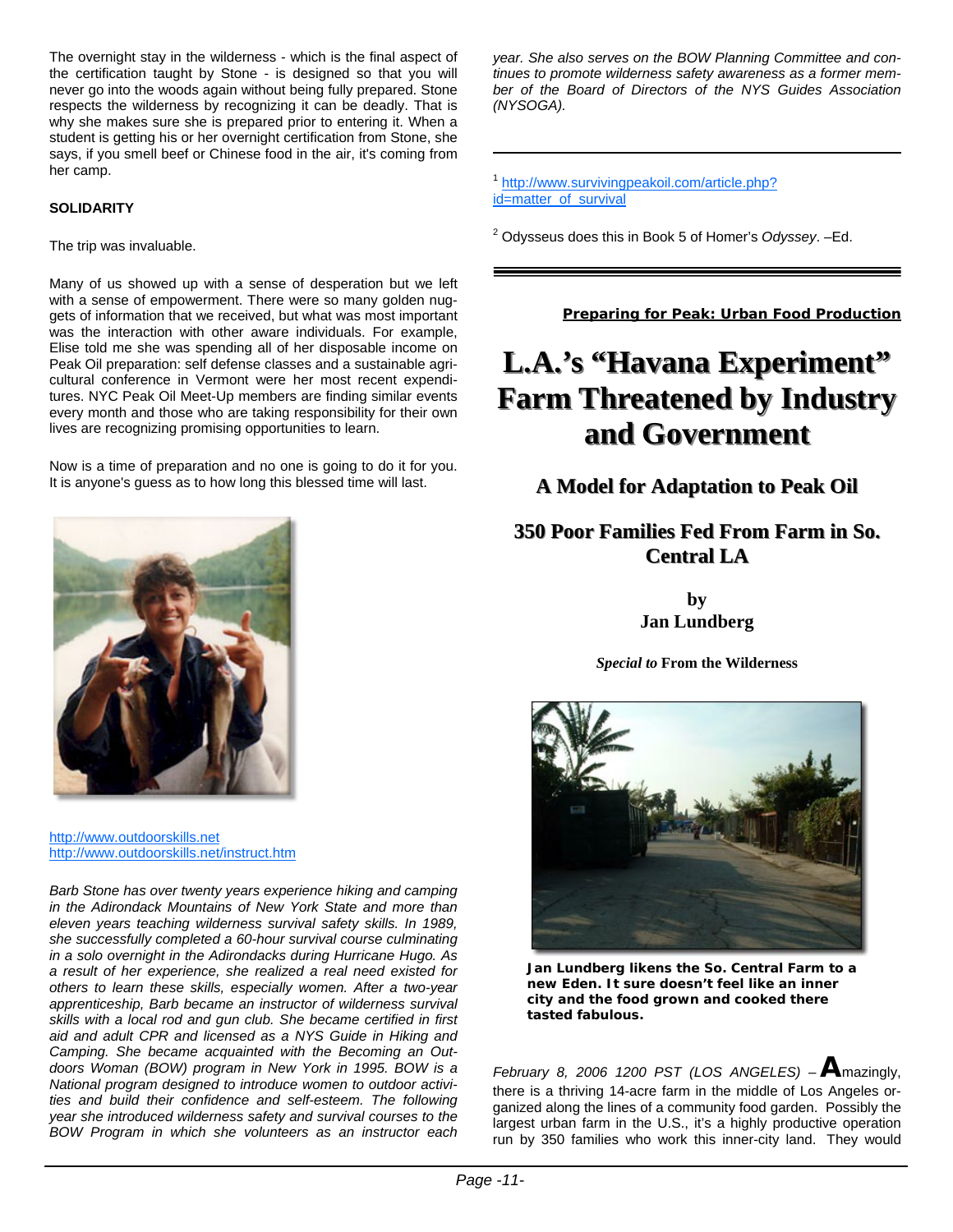otherwise be malnourished, in the sense that they would be  $-$  like almost all of their fellow citizens of this fast-food nation – forced to rely on costly corporate foods tainted with petrochemicals and shipped from far away. The daunting problem of healthy eating is more difficult if you are poor or have immigrated into a culture that is not particularly welcoming.

The South Central Community Farm is a thirteen-year-old experiment. While Peak Oil is making its successes into crucial object lessons for urban survival, it wasn't begun with Peak Oil in mind. In fact, the reality of Peak is just now penetrating the consciousness of these urban farmers, whose experiences are of inestimable value for the rest of America. When the inevitable time comes for other inner cities to learn how to produce food organically for local consumption, these experiments and their results will be the basis of our chances.



**A bicycle-powered generator from the Post Carbon Institute provides electricity for the PA** 

The rare example of healthy land-use that is the South Central Community Farm is threatened by the crony capitalism of insensitive, unaccountable government authorities who give precedence to industry and profits rather than to people. The officials involved apparently have little or no awareness of Peak Oil and what it means for food supplies. The City of Los Angeles has allowed a developer, Ralph Horowitz, to buy the land for a song for the purpose of building a warehouse. Horowitz is trying to evict the people and seems intent on destroying the Farm.



**With industrial warehouses and factories all around the inner city farm stands out. The owner wants the land to build a warehouse for Wal-Mart.** 

South Central Los Angeles has been one of the most impoverished and violent inner cities anywhere on the planet in history. If this "experiment" is nurtured, protected and defended, locals will continue to grow their own healthy food, to trade among themselves, to exchange crops, and to enjoy livelihoods that involve their children in safe activities. From huge signs facing the roads around the Farm, it is clear the farmers are disgusted at the mayor of the City of Los Angeles and others for having given lip service to the Farm and yet opened the door for the possible imminent eviction and destruction of this new Eden.



**Crops under cultivation** 

While the farm and its surrounding area are multi-ethnic, the farmers and their leaders are by and large Mexican and Guatemalan. Recent immigrants to South Central L.A. and much of California come from Latin and Central American villages that grow their own corn, beans, squash, avocados, and edible cactus, the same crops that predominate at the South Central Community Farm (while those are the staples, the farm grows over 150 species of plants, including many medicinal herbs). Unlike the average North American, these farmers and gardeners still have a connection to the land. It's mediated by a culturally determined communitarian ethos that makes for a strong political organization, and by a historical sense of perpetual struggle over land use. This is the case on both sides of the border, from the Sunbelt down to Cape Horn.

Most intriguing to those following Peak Oil, as we search out ways to mitigate the coming collapse of the agriculture/distribution infrastructure and financial system, the South Central Community Farm is actual local food production needed for the time when trucks stop rolling into supermarkets. The absence of many food gardens and farms in U.S. cities, and the lack of access to any land at all for poor people who can provide for themselves if given a chance, makes for an object lesson: in this nation of maximum car dependence and the "10,000 mile Caesar salad," most Americans would rather let their State wage unconscionable oil wars than grow their own food.

I learned of the South Central Community Farm only because I was visiting the Los Angeles area to give several lectures on petrocollapse. The Farm was included for an event where speakers like me would discuss food security. The alternative press has given good attention to the Farm, but the low numbers of visiting supporters is of great concern, particularly when a judge ruled on January 30, 2006 that Horowitz can evict and tear out the food plots. Horowitz had a claim to buy the land on the basis of right of first refusal, having once owned the parcel in the 1990s, but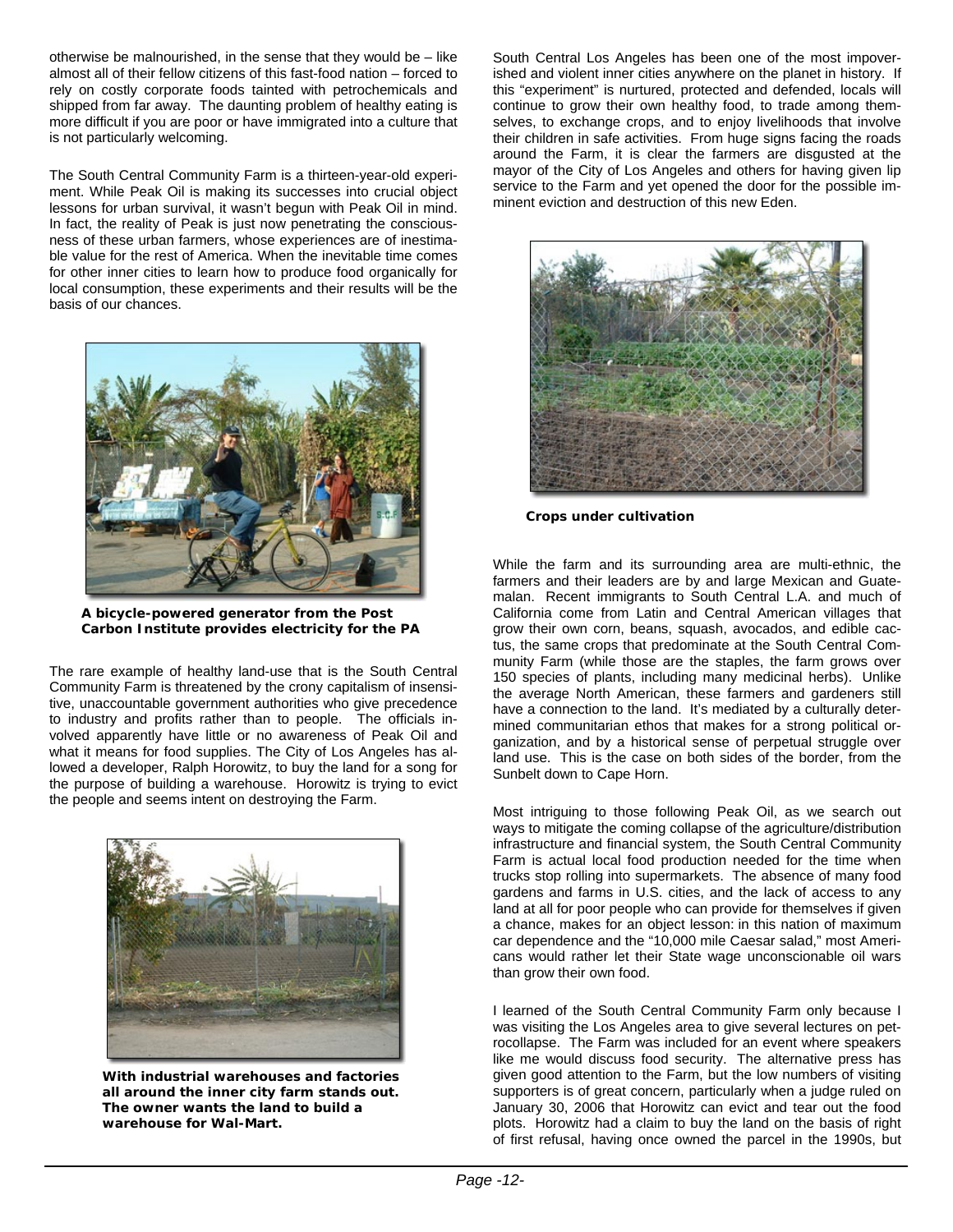the City could have legally refrained from following through. Egregiously, the City let Horowitz buy it back, this time for \$8 million less than its prior selling price some years ago when values were much less than today's.



**Little space is wasted between family plots** 

#### **The Big Petro-Picture**

As an oil industry market analyst, I take the position that Peak Oil as a geological phenomenon works as a trigger for the sensitive oil market to react strongly (to put it mildly). When supply tightness hits the breaking point --current conditions are close to it – greatly aggravated shortages and hoarding will bring down the global economy. I call this petrocollapse. Obviously, having a local food supply is crucial, although thousands more farms would be needed for Los Angeles. These developments were demonstrated and overcome in Cuba, where thousands of small farms now supply Havana's 2.2 million people with over half their food. Cuba went through its petrocollapse, after Soviet oil suddenly dried up from 1989 onward.

As FTW described more than two years ago, by whatever name you call it, Cuba's adaptation to energy shortages was a new form of local capitalism more akin to that advocated by Catherine Austin Fitts than to the current model which transfers wealth, control and equity to faraway places.

For the U.S., which has much less of a community structure for political participation than does Cuba, the huge, corporate systems for providing food and fuel have left almost everyone extremely vulnerable. The dire price will come all too soon, because the global peak of oil extraction is probably upon us today. When just-in-time delivery of modern commerce is suddenly paralyzed, and when people cannot get to their jobs, and when goods and services become unavailable, America is going to be like a coast-to-coast post-hurricane New Orleans. The rest of the industrialized world will be in similar shape, but not brought quite so low as will be the most wasteful nation on the planet. Even if one can wish for a kinder post-Katrina federal response, it is indisputable that economic growth cannot continue when cheap energy disappears. Alternative energies are not feasible, or, in the instances that they are, they cannot be put in place on a large enough scale. So Los Angeles, the U.S., and the rest of the petroleum-dependent world will be unprepared for petrocollapse. When economic growth stops and rapid contraction begins, say goodbye to the supermarket and say hello to neighborhood food gardens.

In early 2005 the U.S. Department of Energy released a study of Peak Oil and its implications. Directed by Robert Hirsch of SAIC (Science Applications International Corporation, a Fortune 500 company), the study stated that Peak Oil can only be dealt with by long term planning twenty years before the Hubbert Peak. But, stressed the study, if the nation waits for that peak to begin countermeasures, the result will be failure with "severe economic hardship." There will be no technofix to perpetuate the status quo socioeconomic system, a fact which harkens back to The Last Poets' famous poem "The Revolution Will Not Be Televised." Some analysts, including this writer, anticipate a die-off, but few admit to it publicly.

Making the rounds at the highest echelons of power is the concept of "demand destruction." My belief is that the entire system will suddenly, or in several sharp jolts, without warning, fail to provide for modern societies' extreme overpopulation when energy becomes too expensive and terribly scarce. There are 10 calories of hydrocarbon energy input for almost every calorie of food (before cooking) in the current system. Any major disruption to today's already taut petroleum system will immediately cause chain reactions in all sectors, resulting in a crash that will perhaps bring the curtain down on modern civilization.

#### **LA'S COMMUNITY FARM AS A MODEL**

Although the South Central Community Farm may be lost, the need to provide for food locally and organically will not go away. Whatever lessons have been learned there are invaluable. The basic human impulse to use nature sensibly for food supply in a sustainable fashion is not only our long prehistory, it is our future. After petrocollapse and the loss of many lives there may be a universal attempt to break with the discredited past. A radical change in culture may avoid the fundamental mistakes that led to massive pollution, resource wars and climate change. If we don't get it right, and soon, the entire planet's biosphere will be (and possibly already is) permanently damaged beyond recovery on any human time scale.

The South Central Community Farm is but one oasis in a desert of polluted urban blight and La-La-Land enclaves and suburbs of false wealth. At the Farm it is the excellence of the harvest and the pride in the food, as well as the convivial, festive vending of locally grown produce, that rewards the people — in contrast to the "successful," isolated, and affluent consumers who don't know their own neighbors. The cooperative and peaceful sharing of land without giving one's labor and time to a corporate slave master is a daring experiment in a state that used genocide of the original benign holders and stewards of the land to create what is now called California.

The Cuban experience was that urban food gardens and farms had to be fenced and padlocked to prevent the widespread theft that might have triggered a breakdown of the tenuous reorganiza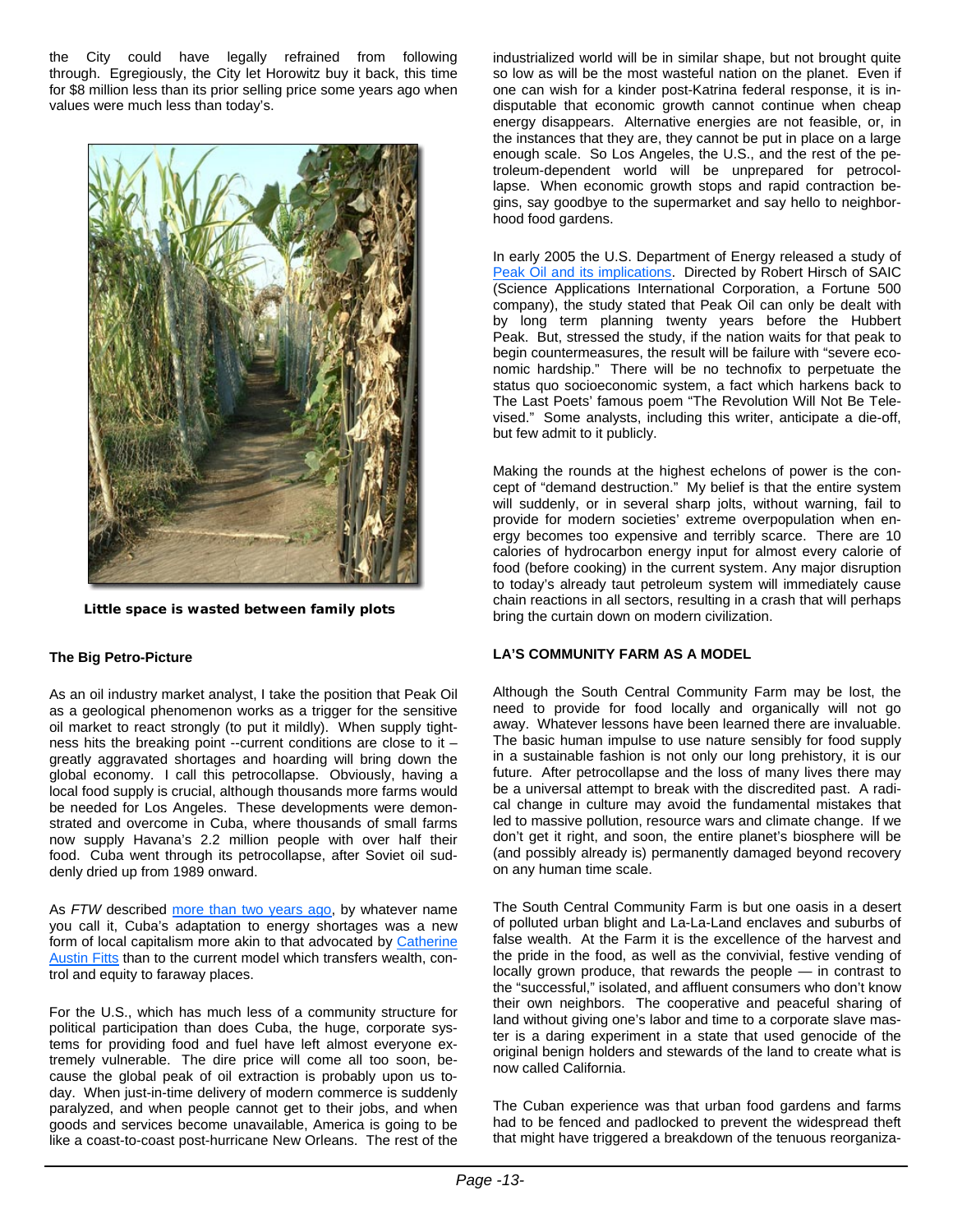tion of agriculture. But after a few years of successfully raising productivity with organic methods and restoring the soil — instead of mistreating it — the locking up of the gardens and farms became unnecessary and remains so today.

One need not go to Cuba to understand the significance of the South Central Community Farm, but we should keep Cuba's track record in mind instead of mindlessly going to our supermarkets and corporate chain "restaurants." Cuba also had to promote the bicycle and the transit bus because of the island's petrocollapse. Are we so much better off with our SUVs and our fruit from Chile and New Zealand?

Another worthy model is our own nation's experience with Victory Gardens. Depaving and tearing up lawns supplied much food during World War II, helping to galvanize this country for the war effort. As in the Cuban case, it has been said that the people led the way with their Victory Gardens and the government reluctantly ended up embracing it. The U.S. government did have enough leadership and sense to adopt rationing of gasoline and other products, recycling, scrap collection, and even hemp cultivation, measures which found their places during WWII. But the opposite ethic holds sway today, as the most corrupt and backward administration imaginable for our critical times goes instead in the direction of environmental destruction and overdependence on petroleum. Meanwhile, land continues to be paved over that once grew food or served as wildlife habitat. The idea of growing fuels instead of food, for instance by growing corn for ethanol, is a nonstarter partly because the abundant energy required to produce ethanol makes this "solution to our oil addiction" prohibitive.

Yet in his recent State of The Union Address, Bush continued to advocate what amount to subsidies and handouts to agro-biz corporations like Archer Daniels Midland that actually threaten to reduce food supply in this country.

#### **END OF THE STORY, OR A NEW BEGINNING?**

Over a decade ago, when the L.A. Regional Food Bank was able to encourage and support the creation of the nearby South Central Community Farm, no one knew that the project would last more than a few years. But today the Food Bank has become an opponent of the farmers in the legal dispute, and allies of the Farm are still too few and far between. After thirteen years, so many people who depend on the farm must not be displaced. Nor should nature be dealt another body blow in the disgrace known as Los Angelization: toxic sprawl and endless growth. The population of Los Angeles does not seem to realize that all people everywhere are threatened by (1) the disgraceful deal being carried out in the name of private property and by (2) the very system that conjures such relationships between residents and institutions like "The City," a government that supposedly represents the people.

On my exhilarating Sunday at the Farm, upon a stage with a sound system powered by a bike-pedaled generator brought in by L.A. Post Carbon, I discussed food security and petrocollapse. I performed songs of resistance and appreciation for nature. Tezozomoc, an articulate Farm representative and leader who comes from a Farm family, shared the stage and discussed the role of the Farm in the political and ecological systems. I called for nonviolent civil disobedience in order to prevent the loss of the community's farm. However, without massive assistance from students at the nearby University of Southern California, for example, the police will be able to haul off to jail the "trespassers."

I encouraged a USC film crew that interviewed Michael Ruppert and me at the Farm on January 29 to spread the word and immediately get involved in the Farm and try to save it. Now *that* would be a worthwhile educational experience that would also save lives.



**The farm's eloquent spokesman Tezozomoc displays serious political savvy and a thorough knowledge of energy-related issues. According to several people interviewed most of the farmers have little or no awareness of Peak Oil.** 

#### **TAKE ACTION:**

The address of the farm is 41st and Long Beach Avenue, near the Vernon stop on the Blue Line Metro rail system. Contact the South Central Community Farm and offer any help and encouragement you can, by going to the Farm's website or email.

 **For more background and beautiful Farm photos:** 

See the *City Beat/Valley Beat* newspaper's **cover story** in its Jan. 26-Feb. 1 edition.

The Los Angeles Post Carbon group's leader Eric Einem has a story about the Farm on Indymedia.

The *Earth First! Journal* did a story on the farm in its January-February 2006 issue, not online.

Read the **Petrocollapse and Food Security** (Farm event Jan. 29) webpage of the South Central Community Farm.

See the film "The Power of Community: How Cuba Survived Peak Oil" by Community Solution, Inc. - Order the documentary DVD here.

A story on the farm and on my talk by Jennifer Murphy is at Indymedia: http:// la.indymedia.org/news/2006/02/146380.php.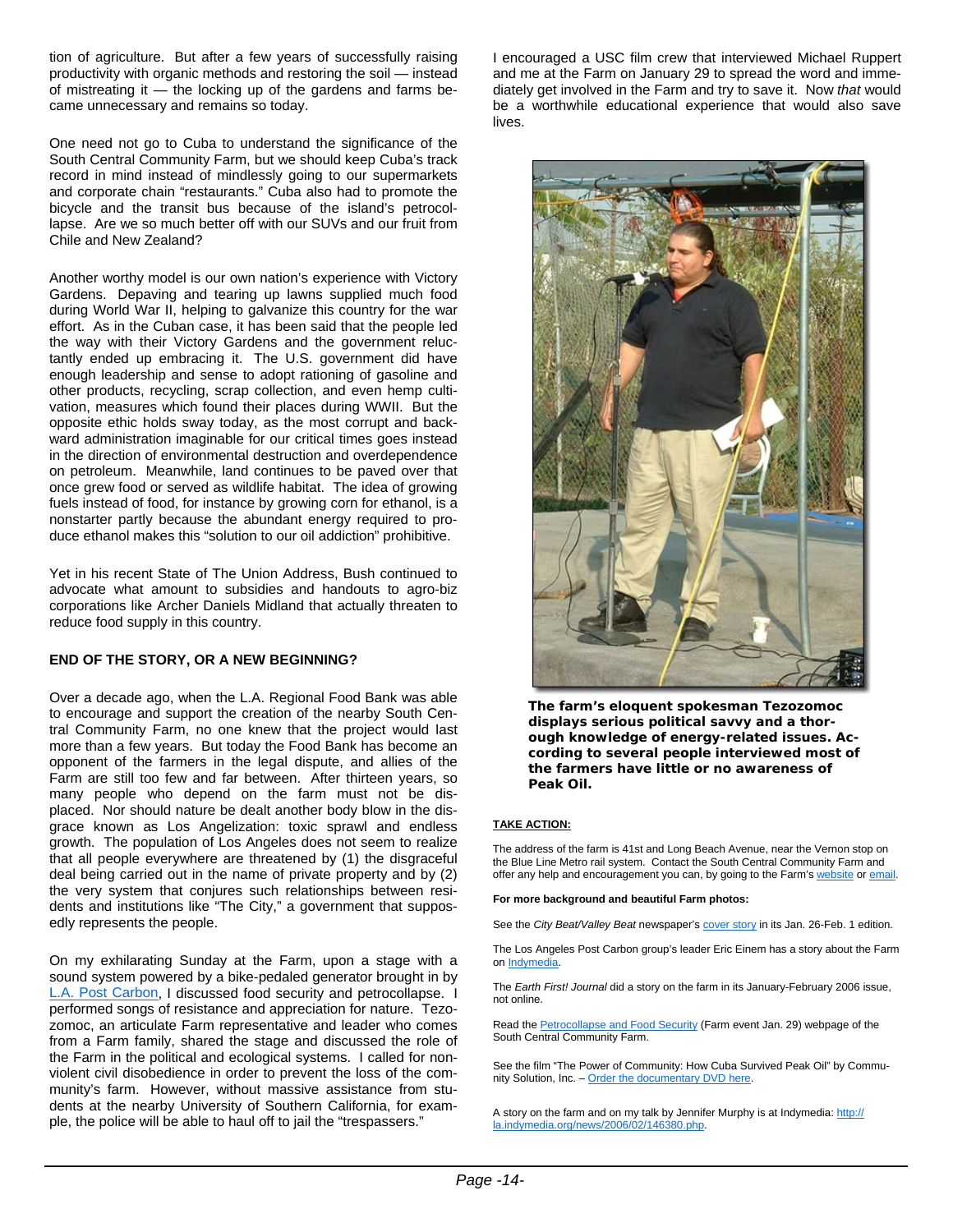*[As you can see in this National Geographic photo republished by FTW a year ago this month, Japan is all aglow at night. During the day it's an industrial powerhouse. And it's famous for its lack of natural resources. Historically, Japan has exerted its martial culture to extract those resources from the Chinese mainland and the Korean peninsula. But after the disarmament of Japan by a victorious United States, that option has been lost, and today rearmament is a Rightist position supported by an increasingly desperate American hegemon. If Japan can't control the South China Sea, if Japan can't make the deals with Saudi Arabia that China is now locking up, if Japan can't powerdown into a slower society that resembles Cuba more than North Korea, there will be darkness in the Land of the Rising Sun. –JAH]* 



Earth at Night Astronomy Picture of the Day, NASA, Nov. 27th, 2002. http://antwrp.gsfc.nasa.gov/apod/ap001127.html

*Dispatches – (Japan)*

# **Peak Oil and the Japanese Consumer Peak Oil and the Japanese Consumer**

**by**

# *FTW* Subscriber Rick D.

*February 3, 2006 0400 PST (FTW)* – *[With subscribers in more than 40 countries,* FTW *is in a unique position to provide our readers with snapshots of the ways in which unfolding Peak Oil is impacting daily life around the world. Here, with permission, FTW brings you a series of nine short dispatches sent between October and January from one of our subscribers in Japan. They tell an amazing story. Rick has asked that we not identify him by full name.*

*If you are an* FTW *subscriber outside of the US and want to report what's going on where you live, please send short emails like this to editor@copvcia.com. If we use your reports* FTW *will automatically extend your subscription by one year. There's a lot of understanding and insight out there. Let's make use of these eyes and ears. Tell us and the world what's happening where you live. – MCR]*

October 9 – Subject: Upbeat News from Japan

Boy, talk about upbeat!

This morning's paper carries an article from Kyodo (one of Japan's major news agencies) bearing the good news that there is plenty of oil.

Starting with the highly misleading headline "There Are 280 Years' Worth of Oil," the first paragraph kicks off with a sentence citing a British Petroleum claim that including confirmed reserves and the promise of oil fields yet to be discovered, we can continue production at the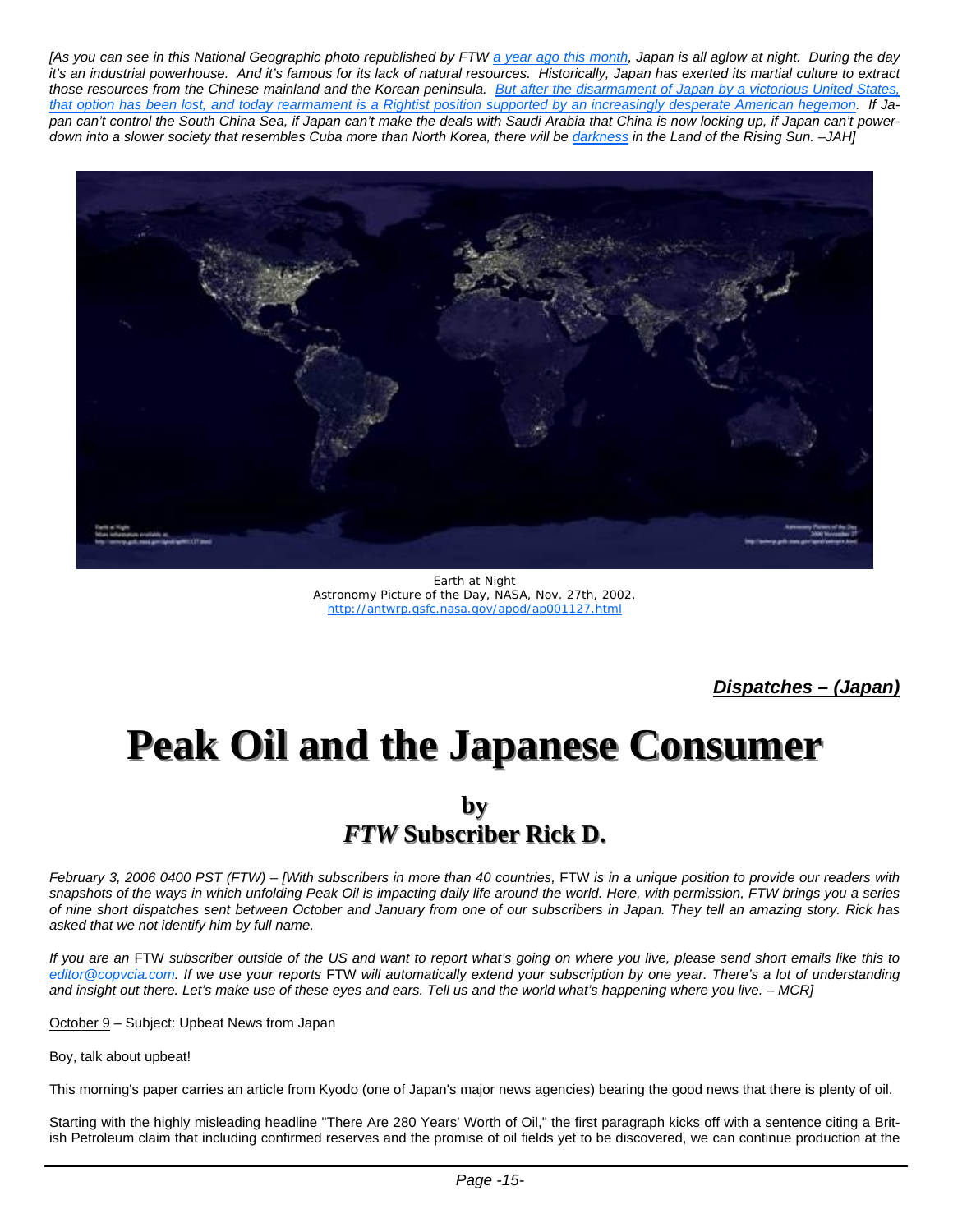current level for another 40 years.

Also highly misleading is that it pooh-poohs Peak Oil by saying that "oil will not run out for the time being," thereby implying that Peak Oil advocates are claiming that oil will "run out."

A double-sided graph (showing reserves on one side and the possible years of production on the other) indicates that Canada has reserves of close to 200,000,000,000 bbl, and can keep producing for 200 years. Wow! The text mentions oil sand as one of the resources that are lengthening possible production to 280 years. There is not a word about the expense and difficulty of extracting and refining oil sand or oil shale.

Typical of such articles, this doesn't take into account that modern economies are dependent on CHEAP and PLENTIFUL supplies of fossil fuels.

This article seems more like government propaganda than serious analysis.

November 9 -- Subject: News from Japan -- price of kerosene

Great job you are doing, Mike! Hope your move goes well. You will find that country living is much more healthful, especially if you walk and garden, as I do.

A big topic here right now is the price of kerosene because that is what almost everyone uses for space heating in this country. Yesterday a major news item concerned a visit to government offices in Tokyo by representatives of kerosene distributors. They said that something has to be done to hold down the price of kerosene, at least for people in the Northeast (the northern part of Honshu) and Hokkaido. In the news stories I heard, no mention was made of government subsidies, but I would guess that is what they desire.

The media were interviewing members of the general public, who expressed grave concerns about how they are going to stay warm this winter. A good thing to keep in mind is that unlike extravagant Americans, the Japanese do not have central heating. People heat only the rooms they are using, and only when someone is there (portable space heaters are the rule). No space heating is used at night -- we just pile on the blankets and quilts. As such, the amount of fuel used for space heating is far smaller than that used by Americans.

I purchase kerosene at the agricultural coop, where members get a substantial discount, and the price is now 100 yen per liter.

If you're wondering if I have a wood stove, the answer is yes.

December 22 -- Subject: Price of kerosene in Japan

Cold wave in Japan has resulted in still higher prices for kerosene. The price of an 18-liter tank (a common unit of sale to consumers) just went up another 10 yen to reach a nationwide average of 1,263 yen, the highest price ever. Many consumers are now reportedly restructuring their household spending to afford even the comparatively modest Japanese home heating needs.

A news site in Iwate (part of northern Honshu) reports that schools are faced with kerosene heating bills that are 20% higher than last year (Japanese schools heat only their classrooms when in use, not the whole building). To cope, schools are lowering classroom temperature and telling students to dress more warmly.

December 29 -- Subject: Price of kerosene in Japan jumps again

Today's news item: The price of kerosene has again risen. According to the Oil Information Center (<http://oil-info.ieej.or.jp/cgibin/index.cgi>), the national average has jumped 17 yen per 18liter tank and now stands at 1,280 yen. Oil companies say they plan to keep up with demand (we're having a continuing cold wave) by raising kerosene production and by importing some kerosene. This is the highest price ever since 1980, when the Center began tracking prices.

I asked the agricultural coop guy about rationing, but he said they had heard nothing about that.

Other announced national averages for fuel are:

Regular gasoline 128.9 yen/liter (approximately \$4.28/gallon) Premium gasoline 140 yen/liter (approximately \$4.79/gallon) Diesel fuel 105.7 yen/liter (approximately \$3.60/gallon)

January 12 -- It keeps going up. The latest average national price, as of yesterday (it changes very quickly now), is 1,357 yen for an 18-liter tank. It is predicted to reach 1,400 yen soon. This made the price of kerosene front-page news in today's newspaper.

Still no mention of rationing, which I imagine the government wants to avoid at all costs.

January 18 – Again this week the retail price of kerosene has gone up, a 32-yen increase over the previous week, reaching a national average of 1,368 yen for an 18-liter tank. The price has risen for six weeks in a row. Oil companies cite the higher price of crude, which has raised their cost of producing kerosene by about 2 yen per liter.

Gasoline and diesel fuel prices are holding steady.

January 25 – The price of Kerosene has just gone up again, and according to a radio report I heard today, economists are now predicting – because the long-range weather forecast says February will also be cold, and because of higher crude prices -- that it will climb above 1,400 yen before the winter is over.

January 26 – Japanese oil company Idemitsu announced that on Feb. 1 it will jack up the wholesale price of kerosene by 4 yen/ liter, and those of gasoline and diesel fuel by 2.4 yen/liter. Reasons cited are the January \$4.2/bbl rise in crude from the Middle East, and that to meet the huge demand for kerosene it has imported 200,000 kiloliters of the fuel from South Korea and Taiwan. According to the report, this is the first time that Idemitsu has raised the wholesale prices of different fuels by different amounts.

Citation: http://www.yomiuri.co.jp/atmoney/ news/20060126ib25.htm (in Japanese)

January 30 --The Jan. 30 issue of the magazine \_Nikkei Business\_ has a special feature on the coming food crisis. It is titled: *Imminent but unnoticed danger of global food shortage: Well-fed Japanese are unprepared for the crisis*

I have not yet obtained the magazine, so I don't know if oil is cited as a factor. I'll see if I can check it out.

The magazine is a publication of *Nihon Keizai Shimbun*, the Japanese equivalent of the *Wall Street Journal*, and is not given to publishing sensationalism.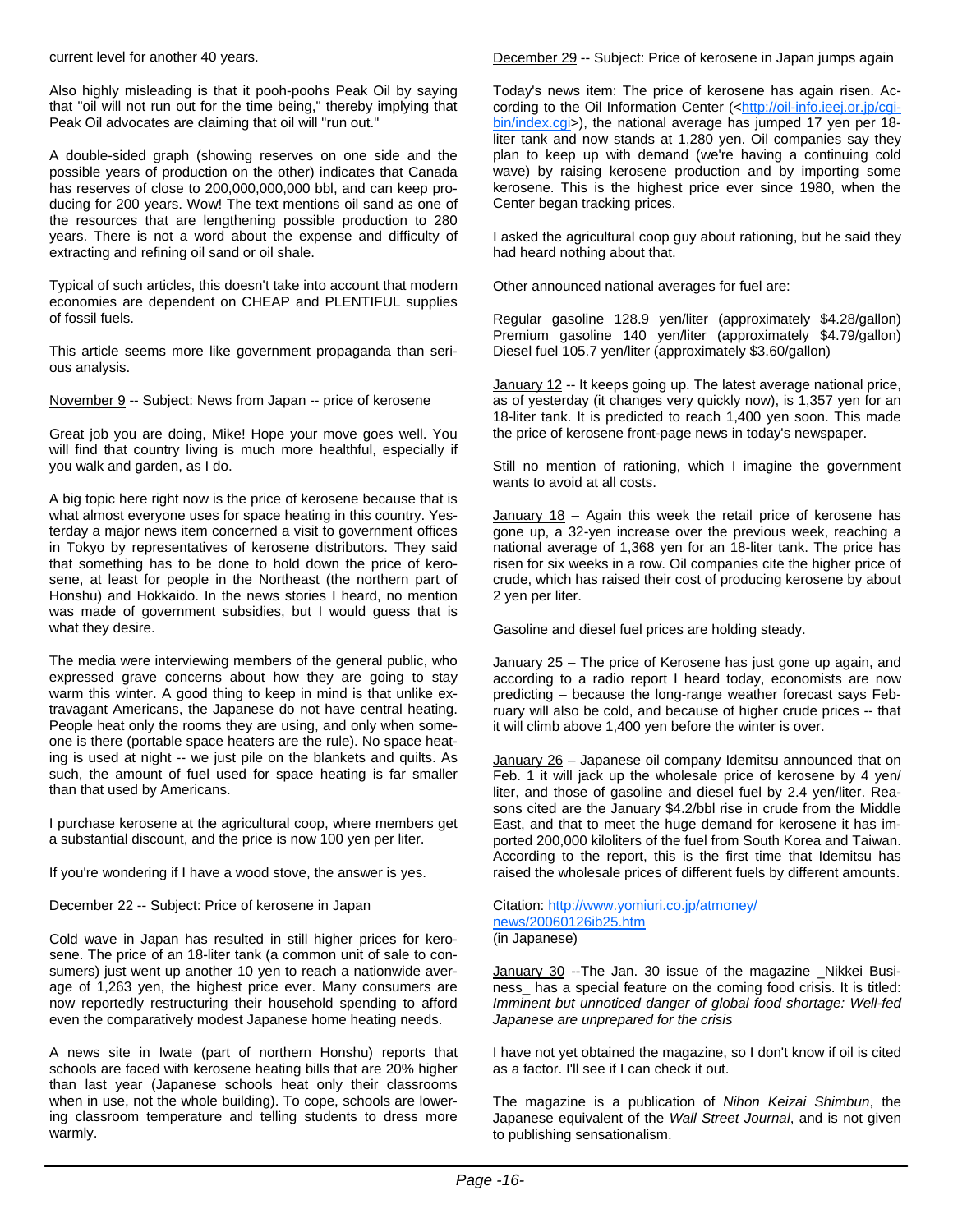### **DEAD MAN WALKING**

#### **The US and Israel Cannot Attack Iran**

#### **The American Empire is Finished One Way or the Other**

#### **by Michael C. Ruppert**

*I am certain that – barring divine intervention – the United States is finished; not only as a superpower*, but possibly even as a single, unified nation*…*

Michael C. Ruppert, Sept. 21, 2005

*January 27, 2006 0800 PST (FTW):* **T**he reason why so many Americans on the left and right, whether supporters or opponents of Neocon tyranny in Washington, are "sold" on the idea that American or Israeli air strikes against Iran will take place this March (or soon thereafter) is simple. It is more frightening for them to ponder the prospect of an impotent America standing exposed and vulnerable in a world that largely – and for good reason – hates it. Global economic meltdown, chaos and nuclear war are more scary than the evil that Americans have incrementally compromised themselves into endorsing. The uncertainty of a world no longer tethered to a US center – even one that many verbally oppose – represents an intolerable leap into the unknown. That leap, however, is a fait accompli.

The US bluffs onward with its saber-rattling rhetoric but the whole planet is calling that bluff. Foreign investment in Iran is increasing, not decreasing. The planet is *throwing* money into Iran.

Every day I receive three or four stories from diverse sources – marginal internet researchers and mainstream media outlets stating why an attack on Iran is, a good idea, or likely, or inevitable. In these two companion pieces, *FTW's* Military Affairs Editor, Stan Goff (retired US Army Special Forces and former West Point instructor) and I delineate the reasons why such an attack will not (and probably cannot) happen. That is, of course, with one remotely necessary caveat: that stupidity beyond belief has overtaken the US and Israel. I would rephrase that to also include suicidal tendencies beyond belief. Stan and I both know something about these kinds of operations. I've been studying them for 30 years and Stan has been living them for that long.

Any military attack on Iran of *any* kind will mean the end of the world as we know it. The same thing is true of a US-sponsored assassination attempt on Hugo Chavez or any other "regime change" or intervention anywhere. All such developments would be universally perceived as US-sanctioned in any case. There is much less reason to fear the US than there was three or four years ago. Near-toothless tigers with bad gums and fetid gingivitis breath do not inspire fear and awe. They invite attack. A pressure-cooker of pent-up global rage against the US awaits only a pinprick to make it blow.

As I said in lectures throughout 2005 and in my new DVD *Denial Stops Here*, the world has drawn a line in the sand around Iran. China, Asia, Europe and even Britain cannot (and will not) do without Iranian oil and gas. In 2004, China alone signed \$200 billion in long-term oil and gas deals with Iran. Europe and the rest of Asia are in similar investment positions. Japan cannot do without Iranian energy. Malaysia cannot do without Iranian energy. South Korea cannot do without Iranian energy. Germany cannot do without Iranian energy. France cannot do without Iranian energy. **India** cannot do without Iranian energy. And especially Great Britain cannot do without Iranian energy; especially since four months ago the UK became a net energy importer as its North Sea production continued to plummet with a decline rate approaching 10% per year.

Britain has already ruled out military moves against Iran and it will likely oppose US moves even for sanctions (a necessary precursor) in the UN Security Council.

The world has not forgotten the lies used by the US to justify its invasion of Iraq, nor has it somehow missed the fact that we are getting our Imperial ass kicked there. The world has not missed today's headlines that the US Army is stretched to the breaking point. "The Army?" you say. "But these are going to be air strikes!"

Stan Goff has spelled it out eloquently in his article: *any* US or Israeli attack on Iran will give the Iraqi insurgency a combined dose of steroids and meth crystals that will spell utter defeat for the US in Iraq and end the ultra-fragile SCIRI (pro-Iranian Shia) centered coalition that is now on life support.

Those fueling the "attack Iran" hype argue that "precision" air strikes would likely not involve US ground troops. They forget that as the US has become bogged in the Iraqi quagmire next door, it has made extensive (if tenuous) bargains with Shia militias and the pro-Iranian SCIRI regime that would undoubtedly drop all support for a US-led peace in Iraq in the event of such an attack. As Goff so aptly points out, an attack on Iran, even by Israel alone, would lead directly to a US defeat in Iraq. This would come at a time when US forces are stretched to the breaking point.

Iran has made it abundantly clear that the whole world will suffer oil shortages in the event of a US or Israeli attack. All Iran has to do is to reduce exports and the rest of the world's powers will turn on the US in a minute. The recent lessons of Ukraine and Georgia demonstrate what sudden (and mild by comparison) energy shortages can do in a world where demand has likely already exceeded supply.

Iran is also in a position to close the Straits of Hormuz through which about half of the world's oil passes. It is known (or reported) to have Excocet, Silkworm and even the deadly Russian Sunburn missiles that would make the job easy.

Oil is not the only weapon Iran can use to rally the whole world (including Europe) against the US. Iran's is a thriving economy, swollen with petrodollars. That money is being used to purchase European/Japanese/Korean-made autos, consumer goods, and high-cost technology. Iran is filled with technicians, managers and investments from all of the above countries. It was Russia that sold Iran the technology for much of its nuclear research including the Bushehr nuclear reactor. Russia has also sold Iran surface to air missile systems. China has sold Iran all kinds of military hardware.

The Iranian military is orders of magnitude stronger and better